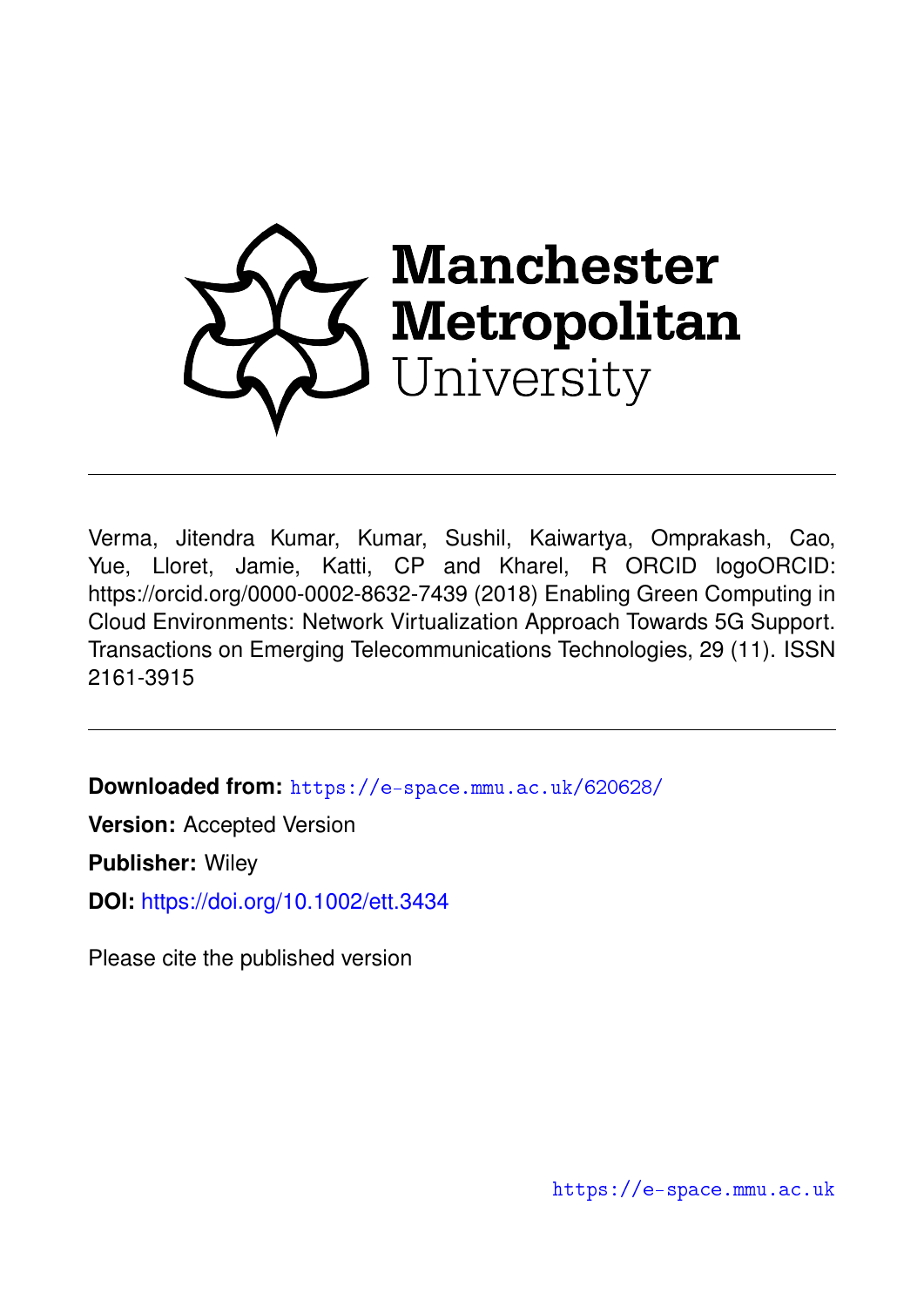# Enabling Green Computing in Cloud Environments: Network Virtualization Approach Towards 5G Support

i

Jitendra Kumar Verma<sup>1</sup>, Sushil Kumar<sup>1</sup>, Omprakash Kaiwartya<sup>2</sup>, Yue Cao<sup>3,\*</sup>, Jaime Lloret<sup>4</sup>, C. P. Katti<sup>1</sup>, and Rupak Kharel<sup>5</sup>

<sup>1</sup> School of Computer & Systems Sciences, Jawaharlal Nehru University, New Delhi-110067, India. {jitendra.verma.in@ieee.org, skdohare@mail.jnu.ac.in, cpkatti@yahoo.com}

<sup>2</sup>School of Science and Technology Nottingham Trent University, Clifton Campus, Nottingham, NG11 8NS, UK.

{omprakash.kaiwartya@ntu.ac.uk}

<sup>3</sup>Department of Computer and Information Sciences, Northumbria University, Newcastle, U.K. {yue.cao@northumbria.ac.uk}

<sup>4</sup>Department of Communications, Polytechnic University of Valencia, Camino de Vera 46022, Valencia, Spain {jlloret@dcom.upv.es} <sup>5</sup>School of Engineering, Manchester Metropolitan University, Manchester, M1 5GD, UK {r.kharel@mmu.ac.uk}

## **Abstract**

Virtualization technology has revolutionized the mobile network and widely used in 5G innovation. It is a way of computing that allows dynamic leasing of server capabilities in the form of services like SaaS, PaaS, and IaaS. The proliferation of these services among the users led to the establishment of large-scale cloud data centers that consume an enormous amount of electrical energy and results into high metered bill cost and carbon footprint. In this paper, we propose three heuristic models namely Median Migration Time (MeMT), Smallest Void Detection (SVD) and Maximum Fill (MF) that can reduce energy consumption with minimal variation in SLAs negotiated. Specifically, we derive the cost of running cloud data center, cost optimization problem and resource utilization optimization problem. Power consumption model is developed for cloud computing environment focusing on liner relationship between power consumption and resource utilization. A virtual machine migration technique is considered focusing on synchronization oriented shorter stop-and-copy phase. The complete operational steps as algorithms are developed for energy aware heuristic models including MeMT, SVD and MF. To evaluate proposed heuristic models, we conduct experimentations using PlanetLab server data often ten days and synthetic workload data collected randomly from the similar number of VMs employed in PlanetLab Servers. Through evaluation process, we deduce that proposed approaches can significantly reduce the energy consumption, total VM migration, and host shutdown while maintaining the high system performance.

#### **Index Terms**

✦

Mobility; Cloud computing; Energy efficiency; Virtualization; VM consolidation.

# **1 INTRODUCTION**

C LOUD computing is a cost-effective model to deliver computing services such as Software as a Service (SaaS), Platform<br>IT management and maintenance with changing business needs without even letting know about the upgradi LOUD computing is a cost-effective model to deliver computing services such as Software as a Service (SaaS), Platform as a Service (PaaS) and Infrastructure as a Service (IaaS) on pay-as-you-go basis. It offers the benefit in terms of efficient to the clients. The proliferation of cloud computing led to the emergence of large-scale data centers around the world that host thousands of computing node facilities. These data centers consume enormous amount of electrical energy due to the huge hardware infrastructure associated. According to a report published by Environmental Protection Energy (EPA), the current power consumption by data centers in the US is more than 3% of the total electricity usage by the country that becomes approximately 1.5%–3% of global energy consumption which is growing about 12% every year [\[1\]](#page-20-0). Nowadays, data centers worldwide are originating more than 43 million tons of  $CO<sub>2</sub>$  per year and adversely affecting the environment

\*Corresponding Author: yue.cao@northumbria.ac.uk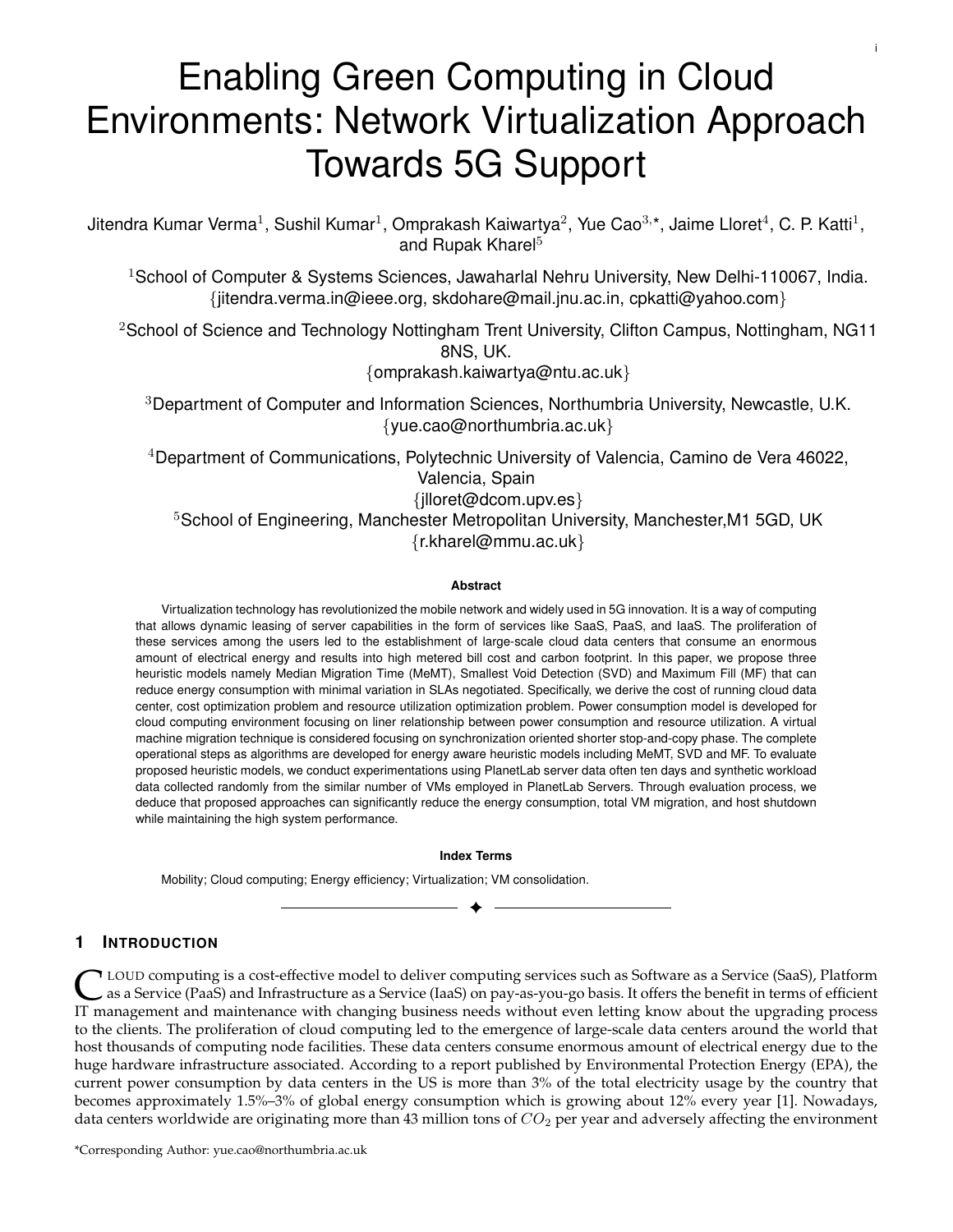towards global warming. Besides of the economic impact, the heat and carbon content generated by the cooling system of the data centers are expected to overtake the aviation industry by 2020 [\[2\]](#page-20-1).

Fifth Generation (5G) cellular wireless networks is a promising solution towards high data rate demanding applications, improved quality-of-experience, end-to-end latency and lower energy consumption [\[3\]](#page-20-2). Liang et al. proposed an information-centric wireless network virtualization architecture to integrate wireless network virtualization and informationcentric networking for software-defined 5G mobile wireless networks [\[4\]](#page-20-3). The key components of this architecture are radio spectrum resource, wireless network infrastructure, virtual resources, and information-centric wireless virtualization controller [\[5\]](#page-20-4). Virtual resources includes content-level slicing, network-level slicing, and flow-level slicing and powers virtual resource allocation. The in-network caching strategy is formulated as an optimization problem with the fact that the gain is not only virtualization but also in-network caching. Wang et al. suggested a packet switching scheme to improve performance of wireless network virtualization by locating frames into user space and placing control and data frame in kernel space [\[6\]](#page-20-5) . In [\[7\]](#page-20-6), a hierarchical control based cell clustering model is suggested to integrate heterogenous wireless network and to coordinate among network resources towards optimizing resource utilization.

Virtulization is the central technology behind 5G support and success of cloud computing paradigm for resource sharing to meet rising level of resource demand in daily resource request patterns and facilitating ultra-short latency [\[8,](#page-20-7) [9\]](#page-20-8). Cloud computing helps to reduce carbon footprint of data centers and saves operating cost by improving resource utilization of data centers using virtualization technologies. The improved resource utilization cut downs higher energy consumption required for running cloud data centers. Virtualization technology allows creation of multiple isolated partition of resource capabilities available with computing nodes and make those partitions able to run multiple guest Operating Systems (OS) at the same computing node. These isolated partitions running guest OS share computing resources and are called Virtual Machines (VM). Virtualization technologies enable live migrations of VMs among computing nodes without even disrupting the application services hosted on VMs. The property of live migration offered by cloud infrastructure is the core heart of VM consolidations that helps to improve the resource utilization of a physical host, by migrating VMs from least loaded hosts to normal loaded hosts. In this way, smaller resource capabilities available with physical hosts are able to handle higher incoming workloads and thus reduce computing and cooling energy requirements [\[10,](#page-20-9) [11,](#page-20-10) [12,](#page-20-11) [13,](#page-20-12) [14\]](#page-20-13).

In order to cope up with energy inefficiency problem of cloud infrastructure, we leverage the benefit of VM consolidation model for consolidating VMs on relatively small number of physical hosts and switch rest of the hosts in sleep/standby mode to minimize energy consumption [\[15\]](#page-20-14). Standard Performance Evaluation Corporation (SPEC) provides benchmark on power consumption data that are utilized in the measurement of total power consumption by a large scale cloud data center as summation of power consumption by the individual physical host [\[16\]](#page-21-0). We apply VM consolidation mechanisms by reducing active physical machines with power consumption data of servers on different load levels for measurement of power consumption. In [\[17\]](#page-21-1), expected energy consumption model is suggested for cloud computing systems to calculate task sojurn time and mean energy consumption for the hosts. It optimize energy consumption using deadline aware task scheduling algorithm by reducing variance of service time based on similar tasks. However, it is impractical to identify the task sojurn time and expected energy consumption until the jobs are finished. Moreover, deadline aware task scheduling causes extra penalty on the system and increases the cost of scheduling. VM consolidation model has been suggested using reinforcement learning that utilize Q-learning method to learn effective control policy for a given task without prior learning of environment [\[18\]](#page-21-2). However, Q-learning method turns out to be slower and may trap in the local minima. Ref. [\[19\]](#page-21-3) provides regression based utilization prediction model that approximates not only the future CPU utilization but also memory utilization of VMs and hosts along with model validation using PlanetLab and google cluster data [\[20,](#page-21-4) [21\]](#page-21-5). However, the model is limited to liner relationship and it is so sensitive to outliers. A utility based model has been suggested that apply frequency settings prior to VM scheduling for consolidation to force scheduling under current actual utilization rather than unreal utilizations [\[22\]](#page-21-6). Similarly, our approach triggers server offloading on current server utilization rates if it exceeds the dynamic utilization threshold value. Ant colony meta-heuristic has been suggested to optimize VM placement on physical hosts that uses artificial ants to consolidate VMs on reduced number of active hosts based on three resource dimensions namely, CPU, memory and network Input/Output [\[23\]](#page-21-7). However, we focus our study on computation part that depends on CPU utilization rate and major source of energy consumption.

In this paper, we address the problem of energy efficiency in Cloud computing environment by adopting the methodology of VM consolidation models. We propose three novel energy efficient heuristic models to optimize energy consumption on cloud data centers. The main contributions in this work are as follows:

- (i) We formulate the cloud data center running cost as a cost optimization problem by considering the costs of running single physical host as a basic unit for cost calculation. It considers cost of power consumption and cost incurred due to penalties associated with hosts suffering from SLA violation due to the host overutilization.
- (ii) We formulate resource utilization optimization problem to identify the availability of rooms for accommodating one or more VMs on same physical hosts to understand the consolidation process and optimize VM allocation in cloud environments.
- (iii) We propose three novel heuristic models namely, Median Migration Time (MeMT), Smallest Void Detection (SVD) and Maximum Fill Technique (MFT) to optimize the VM allocation and consolidation process.
- (iv) We derive a new metric called total host shutdown for performance evaluation of the proposed heuristic models.
- (v) We perform simulations for the proposed algorithms by extending CloudSim simulation toolkit to evaluate the performance of the proposed methods in composition with the benchmark algorithms for VM consolidation.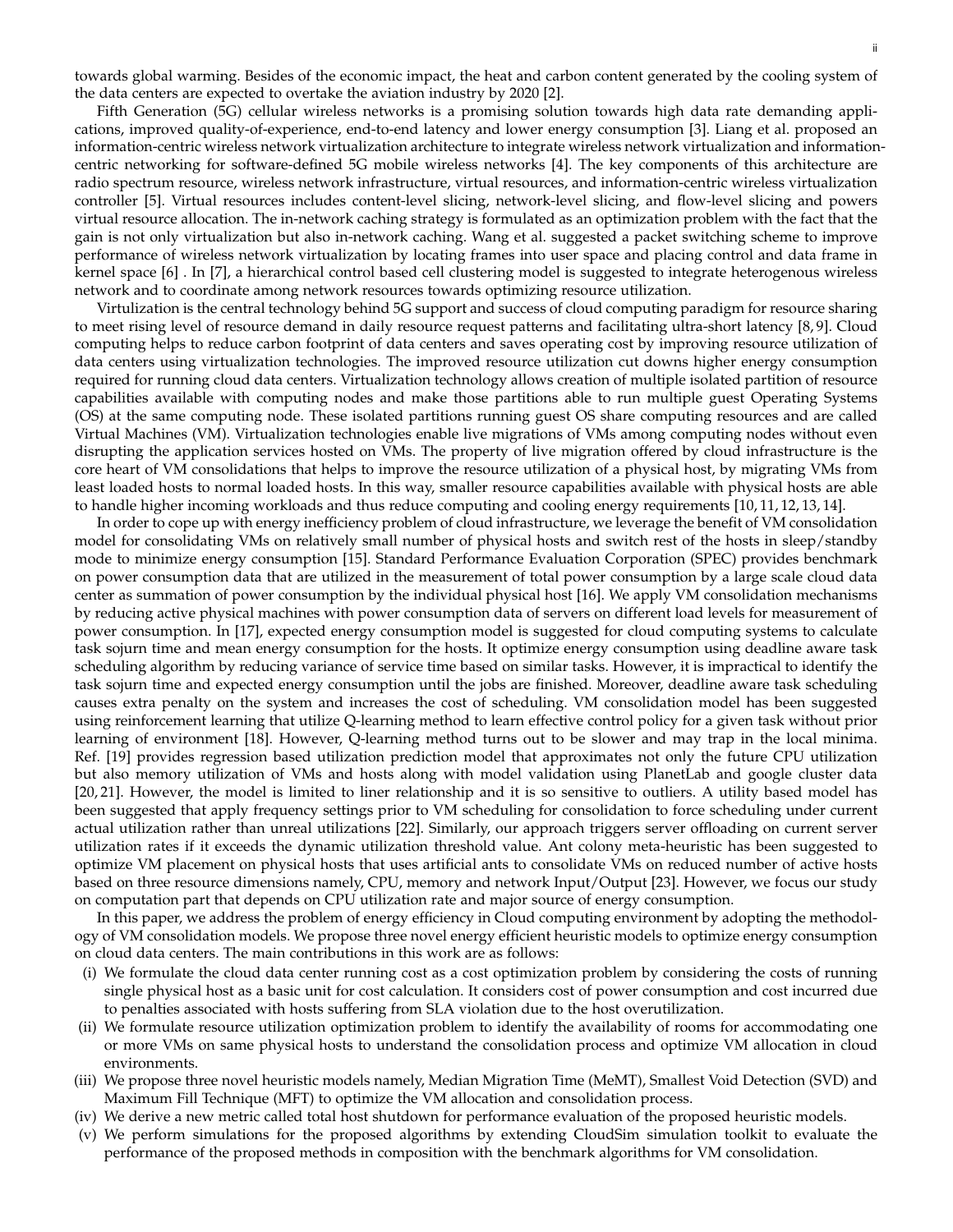Rest of the paper is organized as follows. Section [2](#page-3-0) provides literature review and discuss related work, Section [3](#page-3-1) presents the detail of the proposed energy aware virtualization models, Section [4](#page-12-0) discusses the performance evaluation of the proposed models compared with the baseline benchmark methods. Section [5](#page-20-15) concludes the paper.

# <span id="page-3-0"></span>**2 RELATED WORK**

The proposed work is built upon the following considerations. An important feature of online power management is the ability of data center to deal with heterogeneous server configuration. Nathuji and Schwan proposed resource management strategies for VM consolidation that achieve efficiency through local and global policies using live migration of VMs from overloaded servers [\[24\]](#page-21-8). At the local level, the system applies power management policies of guest OSs. On the other hand, global manager keeps an eye the current resource allocation by the local manager. Global manager implements its policy on local resources to decide whether the VM placement is required. They did not considered any specific policy for automatic resource management at the global level.

Kusic et al. proposed the idea of Limited Lookahead Control (LLC) where they consolidate VMs as sequential optimization using LLC. The LLC explores for state-space trajectory within a horizon of length  $h$  [\[25\]](#page-21-9). They used Kalman filter to predict the number of impending arrivals to deal with time varying nature of workload and to perform necessary reallocations [\[26\]](#page-21-10). Their model requires simulation-based learning for the application-specific adjustments, Such adjustments cannot be implemented by IaaS Cloud providers such as Amazon EC2. Moreover, the execution time of the optimization controller of their model approaches to 30 minutes even for 15 nodes. Such situation is not suitable for large-scale cloud systems. On the contrary, the proposed heuristic model in this paper aims to achieve high performance for large infrastructure and does not require simulation based learning prior to deployment of application in real cloud system.

Verma et al. proposed the idea of power and migration cost-aware placement of applications in a virtualized environment based on bin-packing problem that suggests for packing not more than  $\frac{11}{9}OPT + 1$  balls in a bin where  $OPT$  is given by the optimal solution [\[27\]](#page-21-11) [\[28\]](#page-21-12). To represent heterogeneous environment they considered heterogeneously sized bins where hosts correspond to the bins and VMs to the balls. Meanwhile, the proposed algorithm does not ensure the Service Level Agreement (SLA) negotiated due to workload variability in the case of PlanetLab server traces and random workload traces both. Workload traces of PlanetLab servers were collected as a part of CoMon project which is a monitoring infrastructure for PlanetLab servers located at more than 500 places around the world [\[20\]](#page-21-4).

Gmach et al. proposed host load simulator that forecast workload's time-varying resource requirement based on historical data to suggest appropriate simulated server [\[29\]](#page-21-13). The simulated host determines the workload demand gap for the resources by using fair share scheduling strategy static threshold for VM migrations in their work. Similarly, Beloglazov et al. proposed static threshold based approach with minimum migration technique for dynamic consolidation of workload [\[30\]](#page-21-14). However, static threshold based approach is not suitable for an Infrastructure-as-a-Service (IaaS) type deployment model of Cloud computing environment because static values based thresholds are not able to cope up with dynamic and unpredictable workload [\[31\]](#page-21-15). On the contrary, we have chosen mechanism of choosing upper and lower thresholds to be dynamic in consonance of impending dynamic workload to the hosts.

Host offloading at runtime with resource near the device at the logical edge is a is a challenging task due to the conflict between resource demand and user experience and dynamically changing context that makes for good or bad offloading strategies [\[32\]](#page-21-16). Beloglazov et al. proposed modified best fit decreasing heuristic for VM placement and proposed minimum migration policy of VM selection on overloaded hosts [\[33\]](#page-21-17). They introduced double threshold (upper and lower) method to keep utilization of hosts between the thresholds. In their another work, they proposed several adaptive heuristics for energy efficient allocation of resources to overcome the problem of static threshold values [\[15\]](#page-20-14). Similarly, we adopted double threshold method to keep the utilization level of a host at optimum level where lower threshold is depicted indirectly by choosing minimum utilized host as the underloaded host.

Kistowski et al. proposed several Interpolation methods like Nearest Neighbour Interpolation, Linear Interpolation, Shepard Interpolation and Polynomial Interpolation in to identify the power consumption and compared them to determine the accuracy of the proposed methods to select the best interpolation method using independent reference dataset containing a large set of data points [\[34\]](#page-21-18). On the contrary, we apply the standard power consumption details on given CPU utilization of hosts to estimate energy consumption for specified duration under the experimental setup used in this paper.

Live migration is a core function to replace running VMs seamlessly across distinct physical hosts [\[35,](#page-21-19) [36,](#page-21-20) [37\]](#page-21-21). It refers to the moving of a VMs that are in execution between different physical hosts without even disrupting its services. At the end of live migration process, the CPU, memory, storage, and network connectivity of the VM are transferred from the original guest machine to the destination [\[38\]](#page-21-22). In virtualized data centers, live migration provides a significant benefits that are extremely powerful tool for system management in cloud computing such as virtual server mobility without disruption of services, VM load balancing, fault tolerance, power management and other applications [\[24,](#page-21-8) [39,](#page-21-23) [40,](#page-21-24) [41,](#page-21-25) [42\]](#page-21-26).

# <span id="page-3-1"></span>**3 ENERGY AWARE VM CONSOLIDATION**

## **3.1 Problem Specification**

In data centers jobs are majorly classified into two categories including Compute intensive and Data intensive [\[43\]](#page-21-27). VM consolidation models for energy efficiency majorly rely upon CPU utilization of servers. This fact makes it difficult to build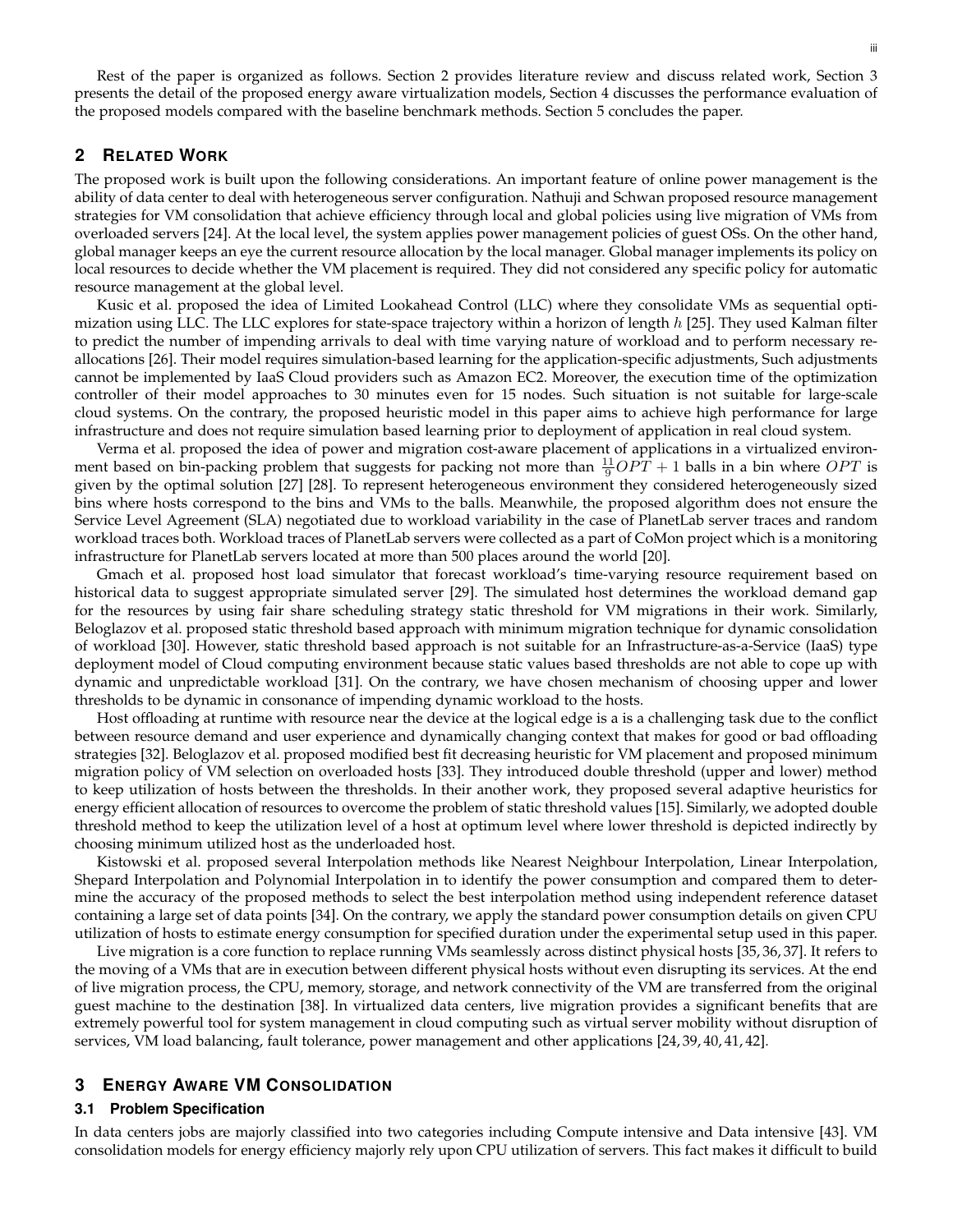a precise analytical power consumption model for modern multi core CPUs due to the unavailability of empirical data on all the variables involved. Meanwhile, We identified following issues with existing cloud computing models: (i) IaaS provider needs to find efficient packing solution for VM provisioning across a large pool of servers, (ii) For packing these VMs on non-overloaded hosts, several live migrations are required, (iii) Live migration of VMs leaves several physical hosts to be underloaded that needs to be either switched into standby mode or turned off, (iv) Waking up servers in active state causes extra penalties that should be reduced by minimizing host shutdowns.

VM consolidation is the process of consolidating large number of VMs on fewer physical hosts to minimize total energy consumption. It signifies that servers are more energy efficient at higher utilization level and less efficient at lower utilization due to the ideal power consumption around 50% power consumption at full utilization level [\[44\]](#page-21-28). Two major problems with VM consolidation includes minimizing total cost of running a physical host; and minimizing total cost of the penalty caused by SLA violations.

<span id="page-4-0"></span>Every CPU clock consumed during active, idle and sleep period of a host causes power consumption and contribute towards total cost of running physical hosts [\[45\]](#page-21-29). Meanwhile, the SLA violations occur when the total demand for the CPU resources exceed the available CPU capacity of a particular physical host. Let us assume that  $C_p$  is the cost of power required for running an active physical host and  $C_v$  is the cost of SLA violation by a physical host due to excessive resource demand. We define cost of running a cloud data center as cost optimization problem in [\(1\)](#page-4-0) and resource utilization optimization problem for a host in [\(2\)](#page-4-1).

$$
\begin{array}{ll}\n\text{minimize} & C = \sum_{i=0}^{m} \left( \sum_{t=t_0}^{T} \left( C_p \sum_{i=0}^{m} a_{ti} + C_v \sum_{j=0}^{m} v_{tj} \right) \right) \\
\text{subject to} & C_p \geq 0, \\
& C_v \geq 0, \\
& a_{ti}, v_{tj} \in 0, 1, \\
& C_p, C_v \in \mathbb{R}^+.\n\end{array} \tag{1}
$$

<span id="page-4-1"></span>and,

$$
\begin{aligned}\n\text{minimize} \quad Z &= T_{u,j} - N_{u,j} \\
\text{subject to} \quad T_{u,j} - N_{u,j} > 0, \\
T_{u,j}, N_{u,j} &\geq 0, \\
T_{u,j}, N_{u,j} &\leq 1,\n\end{aligned}\n\tag{2}
$$

where  $N_{u,j} = \sum_{i=1}^n \Upsilon(VM_{i,j})$ ,  $a_{ti} \in \{0,1\}$ ,  $a_{ti}$  is either "0" or "1" for inactive and active hosts, respectively. similarly,  $v_{tj} \in$  $\{0,1\}$ ,  $v_{tj}$  is "1" if the host is suffering from SLA violations and "0" if there are no SLA violations for the corresponding host. T is the total period of observation,  $t_0$  is the starting point of time when observation starts. Z is the resource wastage due to gap between utilization threshold  $T_{u,j}$  of host j and  $N_{u,j}$  is utilization of host j when host runs below the  $T_{u,j}$ ,  $\Upsilon(\cdot)$  provides ratio of MIPS allocated to the VM and MIPS capacity of the host, and  $VM_{i,j}$  is  $i^{th}$  VM executing over host  $j. Z$  should be minimized to optimize VM allocation for improving resource utilization of the host and in nutshell global utilization of Cloud data center.

<span id="page-4-2"></span>As can be seen in Fig. [1,](#page-5-0) VM consolidations to fewer hosts takes four steps that  $S_1$ ,  $S_2$ ,  $S_3$  and  $S_4$ . Global monitoring module keeps track of CPU utilizations of  $m$  hosts in step  $S_1$  that declare a host to be overloaded, underloaded or normal loaded. VM selection criteria is applied in  $S_2$  to identify suitable VMs from overloaded and underloaded hosts for offloading them using live migration of VMs in  $S_3$ . In  $S_4$ , VM allocation takes place to optimize VM placement in physical hosts.

TABLE 1: Power consumption benchmark data (Watt)

| Physical Host       | $0\%$ | $10\%$ |      | $20\%$ 30 % | $40\%$ | 50 % | 60 % | 70 % | 80 % | 90 % | $100\%$ |
|---------------------|-------|--------|------|-------------|--------|------|------|------|------|------|---------|
| HP ProLiant G4      | - 86  | 89.4   | 92.6 | -96         | 99.5   | 102  | 106  | 108. | 112  | 114  | 117     |
| HP ProLiant G5 93.7 |       | 97     | 101  | 105         | 110    | 116  | 121  | 125  | 129  | 133  | 135     |

#### **3.2 Power Model**

In cloud computing environment, a typical server rarely experience CPU utilization more than 50% that are provisioned with an additional capacity to deal with load spikes of high variations. Recent studies have affirmed that power consumption are described by linear relationship between power consumption and CPU utilizations where CPU is utilized in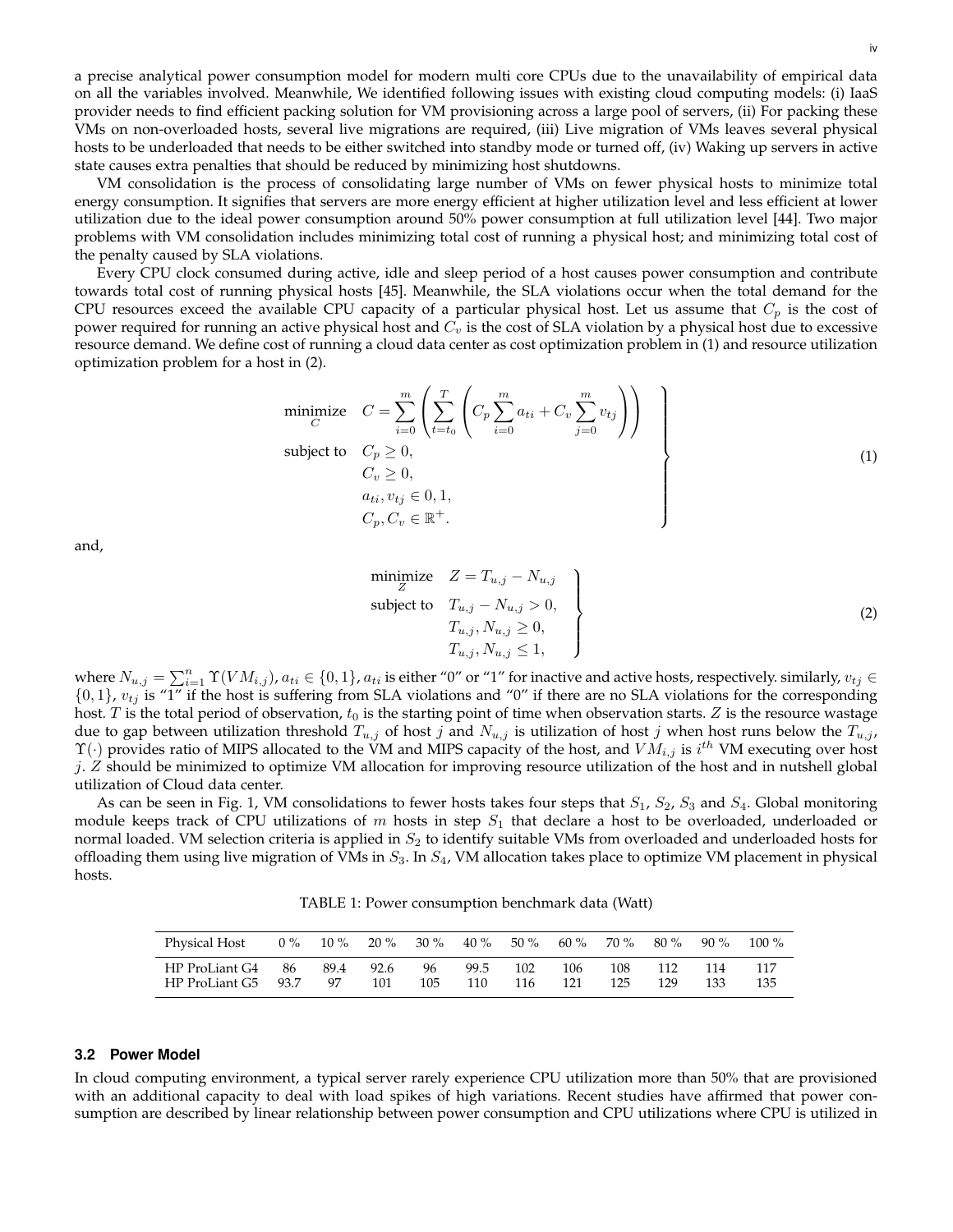<span id="page-5-0"></span>

Fig. 1: In architecture shwn above, VM consolidation has two steps of VM selection and VM allocation. Before making decision of VM consolidation, all hosts are monitored for being overloaded, underloaded and normal load. VMs are selected and migrated from overloaded host to the normal loaded or underloaded hosts.

<span id="page-5-1"></span>timesharing manner by various tasks executing in VMs. For a single server system, the linear relationship can be established as shown in [\(3\)](#page-5-1).

$$
P_{total} = P_{sleep} + P_{noisep} \tag{3}
$$

where  $P_{sleep}$  accounts for power consumption while server is in standby state ( $P_{standby}$ ) and server switches from sleep mode to no-sleep mode ( $P_{transition}$ ). Meanwhile,  $P_{noisep}$  accounts for the sum of static power consumption ( $P_s$ ) when host is ideal and when host is active and performing computation  $(c\cdot V^2\cdot f)$  where  $c$  is constant,  $V$  is voltage applied and  $f$  is CPU clock frequency.

In this paper, total power consumption by a data center constitutes server running cost, cooling device cost and network power consumption cost [\[46\]](#page-21-30). Power consumption is triggered by CPU utilization ratings (host's states) given by standard power consumption benchmarks [\[16\]](#page-21-0) for the servers as shown in Table [1.](#page-4-2) Assuming,  $P_{host}$  to be power consumption by physical hosts,  $P_{cooling}$  to be power consumption in cooling data center, and  $P_{network}$  to be power consumption network equipments, then power consumption by the data center can be modeled as provided in [\(4\)](#page-5-2).

$$
P_{datacenter} = P_{host} + P_{cooling} + P_{network} \tag{4}
$$

<span id="page-5-2"></span>where  $P_{host}$  is  $\sum_{i=1}^{m} P_{h_i}$ ,  $P_{cooling}$  is  $\sum_{j=1}^{p} P_j$ , and  $P_{network}$  is  $P_{ToR}$  +  $P_{Agr}$  +  $P_{CR}$ . In this context  $P_{h_i}$  is power consumption corresponding to  $i^{th}$  physical host,  $P_j$  is power consumption in cooling corresponding to the  $j^{th}$  rack of active hosts,  $P_{ToR}$ is power consumption by switches on top of racks,  $P_{Aqr}$  is power consumption by aggregation layer switches and  $P_{CR}$  is power consumption by core router of the network.

## **3.3 Live Migration of VMs**

<span id="page-5-3"></span>In the live migration process, physical memory image is pushed across network to the new destination host in several rounds as pages while the source VM continues running on old host. The pages that are transferred successfully to the new host machine are flagged in original VM at source the host (pre-copying). During the transfer, the pages might get dirty and has to be resent to ensure memory consistency. After several rounds of synchronization, a very short stop-andcopy phase is performed to transmit the remaining pages for resuming execution of VM on new destination. Meanwhile, the cost of live migrations varies significantly for different workloads due to variety of VM configurations and workload characteristics. The relatively small stop-and-copy phase results in to a VM downtime that consists of following two parts and shown in [\(5\)](#page-5-3): (i) Time spent on transferring remaining pages during the stop-and-copy phase  $(T_n)$ , and (ii) Time spent on resuming execution of VM at the destination host  $(T_{resume})$ .

$$
T_{downtime} = T_n + T_{resume} \tag{5}
$$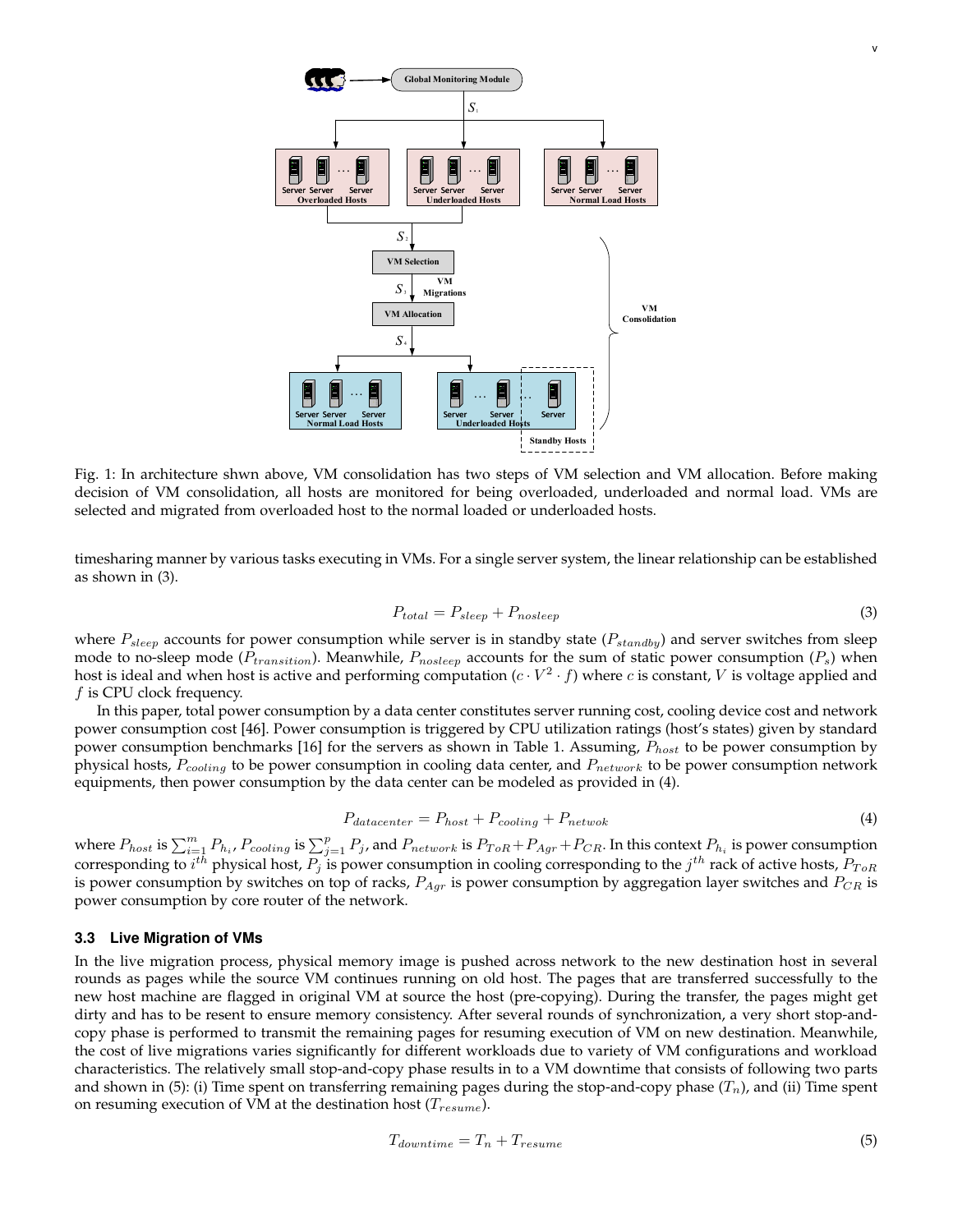<span id="page-6-0"></span>

Fig. 2: Delineating states of overloaded, non-overloaded servers and underloaded host

#### **3.4 Proposed Energy Aware Algorithms**

In this section, we propose host offloading techniques to bring the host utilization below the host utilization threshold and improve the host utilization to omptimize the energy consumption. Let us assume,  $\mathcal{H}_\mathcal{O}$  and  $\mathcal{H}_\mathcal{U}$  are the representation of hosts that are overloaded and underloaded, respectively. The overloaded and non-overloaded hosts are presented in Fig. [2\(a\)](#page-6-0) and Fig. [2\(b\),](#page-6-0) respectively where as Fig. [2\(c\)](#page-6-0) shows an underloaded host with CPU utilization much less than utilization threshold of the host. The proposed host offloading methods come in action when the host  $h \in H_{\mathcal{O}}$ . The Host is considered to be underloaded that is  $h \in H_U$  if the host is experiencing minimum utilization among all the hosts and therefore all the VMs shall migrate from this host. The proposed host offloading techniques, when  $h \in H_{\mathcal{O}}$ , are as follows in the subsequent sections.

#### *3.4.1 Median Migration Time*

<span id="page-6-1"></span>The best VM selection policy in [\[15\]](#page-20-14) was shown to be Minimum Migration Time (MMT) that selects the VM  $v$  with the minimum migration time relatively to other VMs. The migration time is the ratio of amount of memory utilized by VM  $i$ to the bandwidth spare with physical host  $j$  over which  $i^{t\bar{h}}$  VM is executing as shown in [\(6\)](#page-6-1).

$$
t_i^{transfer} = \frac{C_{i,j}^{mem}}{h_j^{BW}}
$$
\n(6)

where  $C_{i,j}^{mem}$  is memory utilized by  $i^{th}$  VM on  $j^{th}$  host,  $h_j^{BW}$  is spare bandwidth to the  $j^{th}$  host, and  $t_i^{transfer}$  is VM migration/transfer time.

A physical host or cloud sever includes multiple processors and a large quantity of memory that demands a significant amount of electrical power for their operations involved. Much of electrical power consumed by these processors and memory dissipates as heat content resulting into creation of hot-spots. In data centers, hot-spots are a serious issue due to excessive temperature in one or more areas causing damage of equipments. Meanwhile, the MMT fails to address the issue of hot-spots causing few PMs to be highly overloaded. In addition to this, the MMT is unable to address the high VM migrations from the overloaded host necessitating several more live migrations. For instance, an overloaded host is filled up by all the VM instance types (Table [3\)](#page-14-0) that is  $t_1$ .*medium,*  $t_1$ .*xlarge,*  $t_1$ .*small*, and  $t_1$ .*micro* then MMT force the migration of one or more instances of  $t_1.micro$  due to its primary criteria of selecting a VM with lowest transfer time to make the host non-overloaded. This condition does not ensure restriction on total live VM migrations. Moreover, the process of live migration of VMs increases the task completion time that are in execution due to the small downtime associated with VM transfer from source host to the destination host that disrupts task execution on VM. High VM migrations exacerbates energy consumption because of the load transfer factor in the part of network, increased task completion time, and VM migrations overhead in MMT.

<span id="page-6-2"></span>We introduce Median Migration Time (MeMT) policy to address the issue of MMT. This technique is centered around the memory possessed by a VM. MeMT not only help to cope up with hot-spot issue but also reduce the VM migrations. the hotspot in fewer migrations often leads to a decrease in SLA violation. Therefore, this study proposes VM selection policies that resolve hot-spots spending fewer migrations, resulting in lower energy consumption and SLA violation percentage. For this, VMs running on overloaded PM are ordered by ratio of memory utilized by the VM and spare bandwidth with host. Furthermore, we take the list of VMs on overloaded host and order them by memory-bandwidth ratio and pick the VM at median location of the ordered list. We define three cases of identifying median in different situation of VM list size on overloaded host are as shown in [\(7\)](#page-6-2). The VM selection function for MeMT is depicted in Fig. [3.](#page-7-0)

$$
median = \begin{cases} \mathcal{M}_{\mathcal{O}} = x/2 + 1 & \text{if } x \mod 2 \equiv 0, \\ \mathcal{M}_{\mathcal{E},l} = \lfloor x/2 \rfloor & \text{if } x \mod 2 \not\equiv 0, \\ \mathcal{M}_{\mathcal{E},u} = \lfloor x/2 \rfloor + 1 & \text{if } x \mod 2 \not\equiv 0. \end{cases}
$$
(7)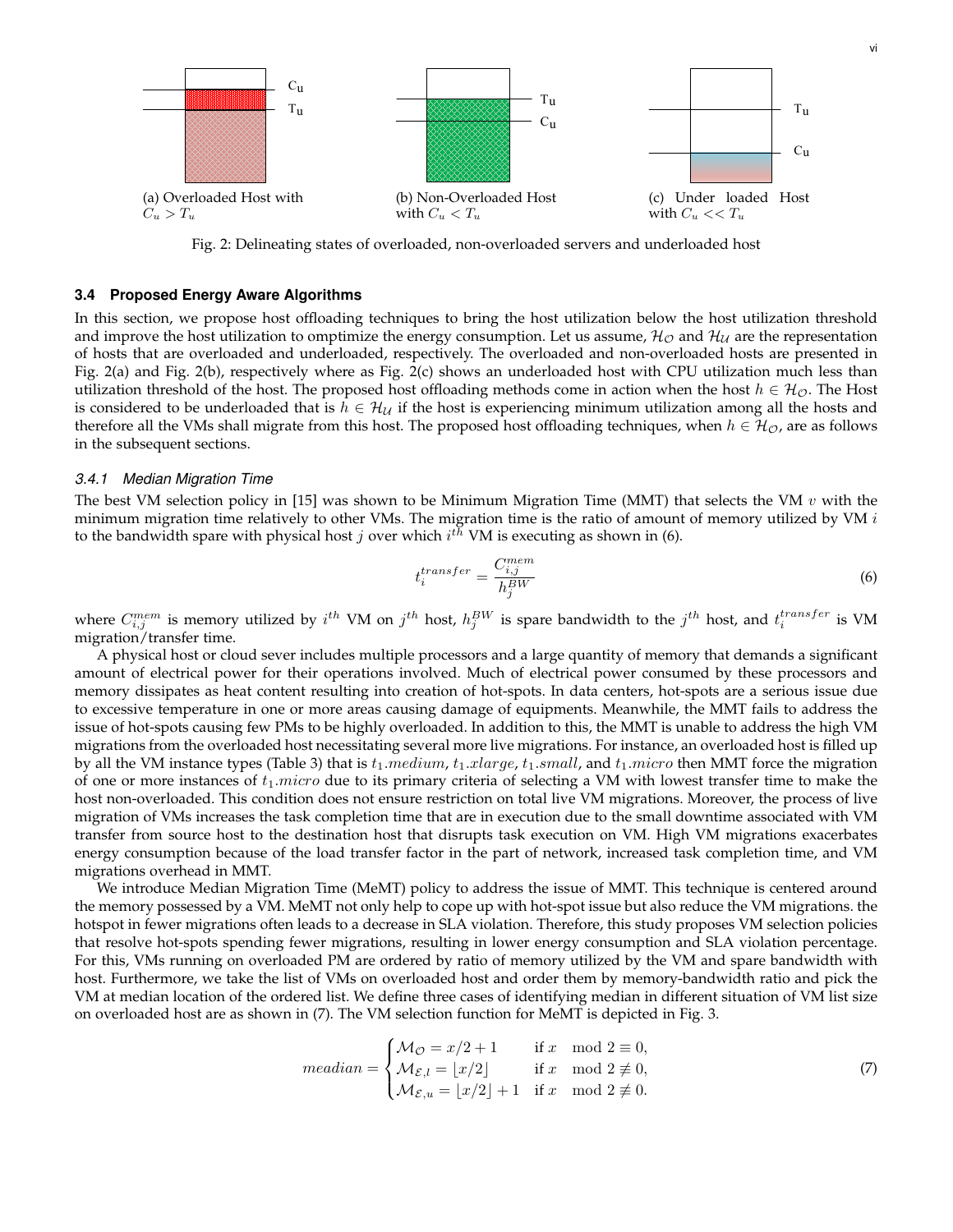<span id="page-7-0"></span>



<span id="page-7-1"></span>

|                | <b>Algorithm 1:</b> Median Migration Time Heuristic                             |
|----------------|---------------------------------------------------------------------------------|
|                | <b>Input:</b> $P_m$ -Power Model, hostList                                      |
|                | Output: MigrationMap                                                            |
|                | 1 begin                                                                         |
| $\overline{2}$ | <b>Initialize Simulation Parameters</b>                                         |
| 3              | for host in hostList do                                                         |
| 4              | $T_u \longleftarrow thresholdValue(type)$                                       |
| 5              | if hostUtilization > $T_u$ then                                                 |
| 6              | $vmList \leftarrow getMigratableVms(host)$                                      |
| 7              | $vmList \leftarrow sortByVmTransferTime(vmList)$                                |
|                | $/*$ Descending order $*/$                                                      |
| 8              | if $(vmList \mod 2 \neq 0) \wedge VM_{\mathcal{M}_{\mathcal{O},j}}$ then        |
| 9              | $vmToMigrate \leftarrow \left \frac{vmList}{2}\right +1$                        |
|                | /* Choose VM available at median location when vmList size is odd in length     |
|                | $\star/$                                                                        |
| 10             | else if $(vmList \mod 2) = 0) \wedge VM_{\mathcal{M}_{\mathcal{E},j}}$ then     |
| 11             | $vmToMigrate \leftarrow \left \frac{vmList}{2}\right $                          |
|                | /* Choose VM available at upper median location when vmList size is even in     |
|                | length and this VM is not in migration */                                       |
| 12             | else                                                                            |
| 13             | $vmToMigrate \leftarrow \left \frac{vmList}{2}\right +1$                        |
|                | /* Choose VM available at lower median location rest of the cases */            |
| 14             |                                                                                 |
|                |                                                                                 |
| 15             | vmsTomgrate.add(vmToMigrate)                                                    |
| 16             | $migration Map.add(getNewV mPlacement(vmsToMigrate))$                           |
| 17             | vmsToMigrate. clear()                                                           |
|                | /* Nullify the variable $vmsToMigrate$ after the loop */                        |
| 18             | forall the <i>host</i> in <i>hostList</i> do                                    |
| 19             | if isHostMinimumUtilized then                                                   |
| 20             | $vmsToMigrate \leftarrow host.getVmList()$<br>$/*$ All of the VMs migrates $*/$ |
| 21             | vmToMigrate.add(vmToMigrate)                                                    |
| 22             | $migration Map.add(getNewV mPlacement(vm sToMigrate))$                          |
| 23             | return $migrationMap$                                                           |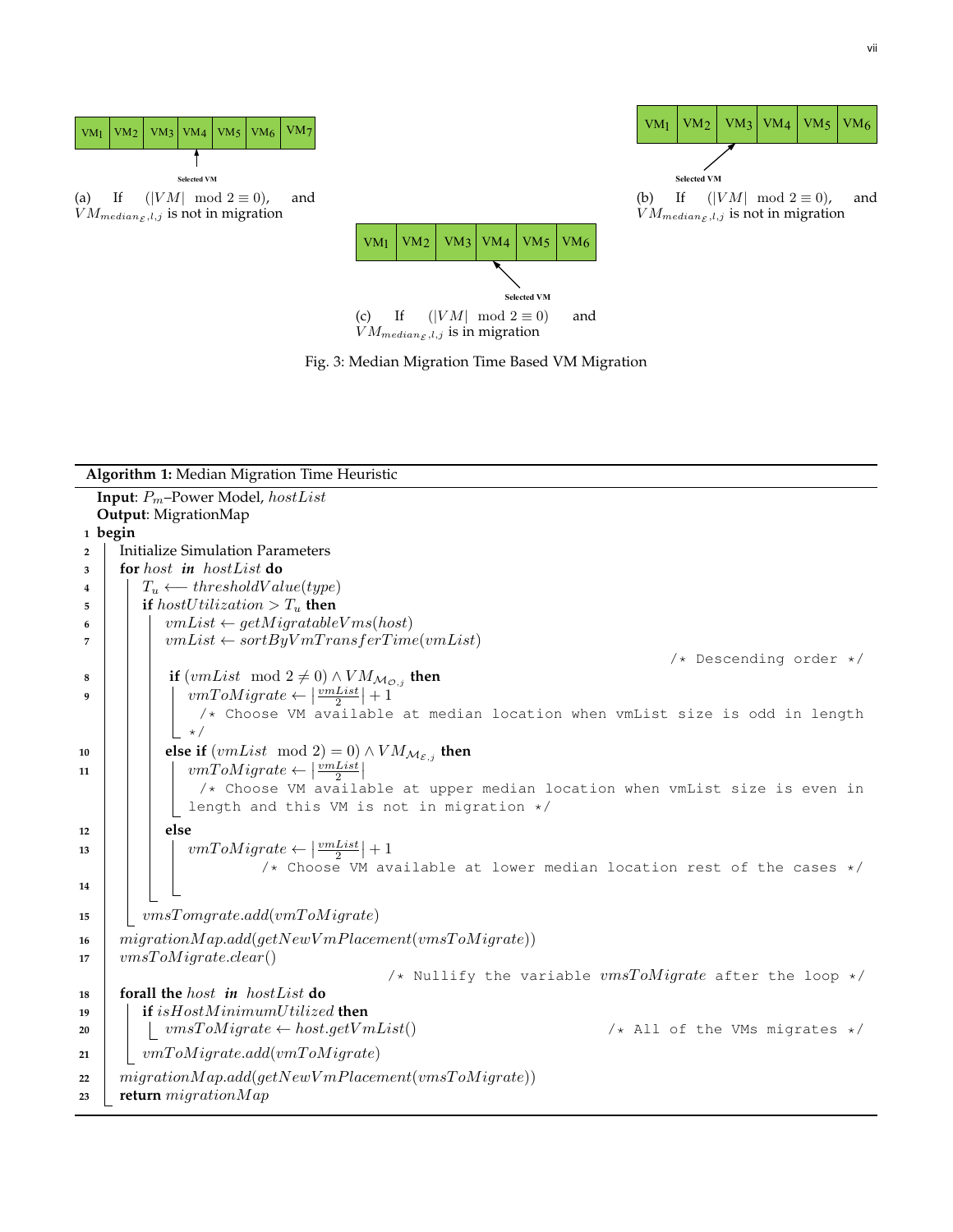<span id="page-8-0"></span>where "x mod  $2 \equiv 0$ " and "x mod  $2 \not\equiv 0$ " refers to the situation when x and y are even and odd in length, respectively.  $\mathcal{M}_{\mathcal{E},l}=\bigl|x/2\bigr|$  and  $\mathcal{M}_{\mathcal{E},u}=\bigl|x/2\bigr|+1$  are the lower median and upper median when list size even. Based on VM transfer time from one host to another host, VM ordering in descending order of VM transfer-time is shown in [\(8\)](#page-8-0).

$$
\text{vmList} = \{ \forall \alpha, \beta \in V \mid t(\alpha) \ge t(\beta) \} = \left\{ \forall \alpha, \beta \in V \middle| \frac{C_u^{mem}(\alpha)}{h_j} \ge \frac{C_u^{mem}(\beta)}{h_j} \right\} \tag{8}
$$

<span id="page-8-1"></span>where  $\alpha$  and  $\beta$  refer to the  $i^{th}$  and  $(i+1)^{th}$  VMs on overloaded host  $P_j$ ,  $t_{i,j}(\cdot)$  provides transfer time of  $i^{th}$  VM running over  $j^{th}$  host, and  $VM^{mem}_u(\cdot)$  provides memory utilization by the VM. After application of [\(7\)](#page-6-2) on ordered list of VMs obtained, VMs are selected for migration from overloaded hosts in the following manner as shown in [\(9\)](#page-8-1).

$$
v = \begin{cases} VM_{\mathcal{M}_{\mathcal{O}},j} & \text{if } (|VM| \mod 2 \neq 0) \text{ and} \\ \mathcal{B}(VM_{\mathcal{M}_{\mathcal{O}},j}) = 0, \\ VM_{\mathcal{M}_{\mathcal{E},l},j} & \text{if } (|VM| \mod 2 \equiv 0) \text{ and} \\ \mathcal{B}(VM_{\mathcal{M}_{\mathcal{E},l},j}) = 0, \\ VM_{\mathcal{M}_{\mathcal{E},u},j} & \text{otherwise.} \end{cases}
$$
(9)

$$
\mathcal{B}: x \to y, \text{ where } x \in VM \text{ and } y \in \{0, 1\}
$$

where  $VM_{median_{\mathcal{O}},j}$  refers to the  $VM$  available at median location (i.e.  $\frac{|VM|}{|N^2|}+1$ ) when  $VM$  list size is odd in length,  $VM_{median_{\mathcal{E}},l,j}$  refers to the  $VM$  available at lower-median location (i.e.  $\frac{|V\bar{M}|}{|V\|}$ ) when  $VM$  list size is even in length, and  $VM_{median_{\mathcal{E}},u,j}$  refers to the  $VM$  available at upper-median location (i.e.  $\frac{|VM|}{2}+1$ ) when  $VM$  list size is even in length.  $\mathcal{B}(\cdot)$ is a boolean function that returns 0 when its argument corresponding to the VM on overloaded host is not in migration. Stepwise illustration of MeMT (Algorithm [1\)](#page-7-1) is summarized below:

- 1) Step-1: Power model  $P_m$  and  $hostList$  is supplied.
- 2) Step-2: Simulation parameters are initialized.
- 3) Step-3–16: for loop detects overloaded hosts and VMs are arranged in descending order of VM migration time. VM available at median location of the list according to the criteria provided in [\(7\)](#page-6-2) is set for migration to offload the host if this VM is not already under migration. Furthermore, the host is evaluated for overloading and step continues until the host will become non-overloaded. It continues until all the hosts are processed.
- 4) Step-16–17: All the migrated VMs are optimally packed/placed on active physical machines according to the constraint  $\frac{11}{9}$ OPT. After allocation of VMs flush the memory variable containing list of those VMs which are selected for migration.
- 5) Step-18–21: Hosts are detected for undertilized host. Minimum utilized host among all hosts is declared underutilized host and all VMs from this host are migrated to pack over other active hosts.

#### *3.4.2 Smallest Void Detection Technique*

This technique is centered around the overloading detection mechanism that allow to consolidate VMs on hosts to improve CPU utilization of the hosts. Smallest Void Detection (SVD) technique aims at minimizing the gap between CPU utilization threshold and current utilization of CPU when former is greater than later one. We refer this gap as "*Void*" and it is calculated by finding  $Void = |T_u - C'_u|$ .  $C'_u$  is calculated as follows in [\(10\)](#page-8-2).

$$
C'_{u} = \frac{\sum_{i=1}^{n} ||C_{i,j}^{cpu}||}{||h_j^{cpu}||} \text{ and } T_u > U_c
$$
\n(10)

<span id="page-8-2"></span>where  $T_u$  is CPU utilization threshold for a host,  $C'_u$  current CPU utilization for a host,  $||C^{cpu}_{i,j}||$  is absolute value of Mips (i.e.) CPU allocated to the host,  $p_j^{cpu}$  is Mips owned by  $j^{th}$  host.

 $C_u - T_u > 0$  indicates that host is overloaded while  $C_u - T_u \leq 0$  marks a host as non-overloaded. To make a host non-overloaded we sort the vmList at very first place in descending order of CPU utilizations by the VMs as shown in [\(11\)](#page-8-3). We propose following two criteria for VM migration if a host is found to be overloaded: (i) Migrate a VM from sorted vmList existing at  $0^{th}$  location until following occurs; (ii) If migrating next VM from sorted sequence makes host to be non-overloaded then identify a VM that causes smallest possible void between  $T_u$  and  $C_u$  as described in [\(11\)](#page-8-3).

$$
\text{vmList} = \left\{ \forall \alpha, \beta \in V_j \middle| C_u^{cpu}(\alpha) \ge C_u^{cpu}(\beta) \right\} \tag{11}
$$

<span id="page-8-3"></span>where  $\alpha$  and  $\beta$  belongs to set of VMs  $V_j$  on overloaded host  $p_i$ ,  $VM_u^{cpu}(\cdot)$  provides absolute value of CPU utilization of corresponding VM. While selecting a VM for migration to bring down CPU utilization below utilization threshold, may create larger void between  $C_u$  and  $T_u$  and may generate unnecessary VM migrations, therefore, SVD selects such VM which creates smaller void between  $Cu$  and  $T_u$  as shown in Fig. [4\(a\)](#page-10-0) and Fig. [4\(b\).](#page-10-0)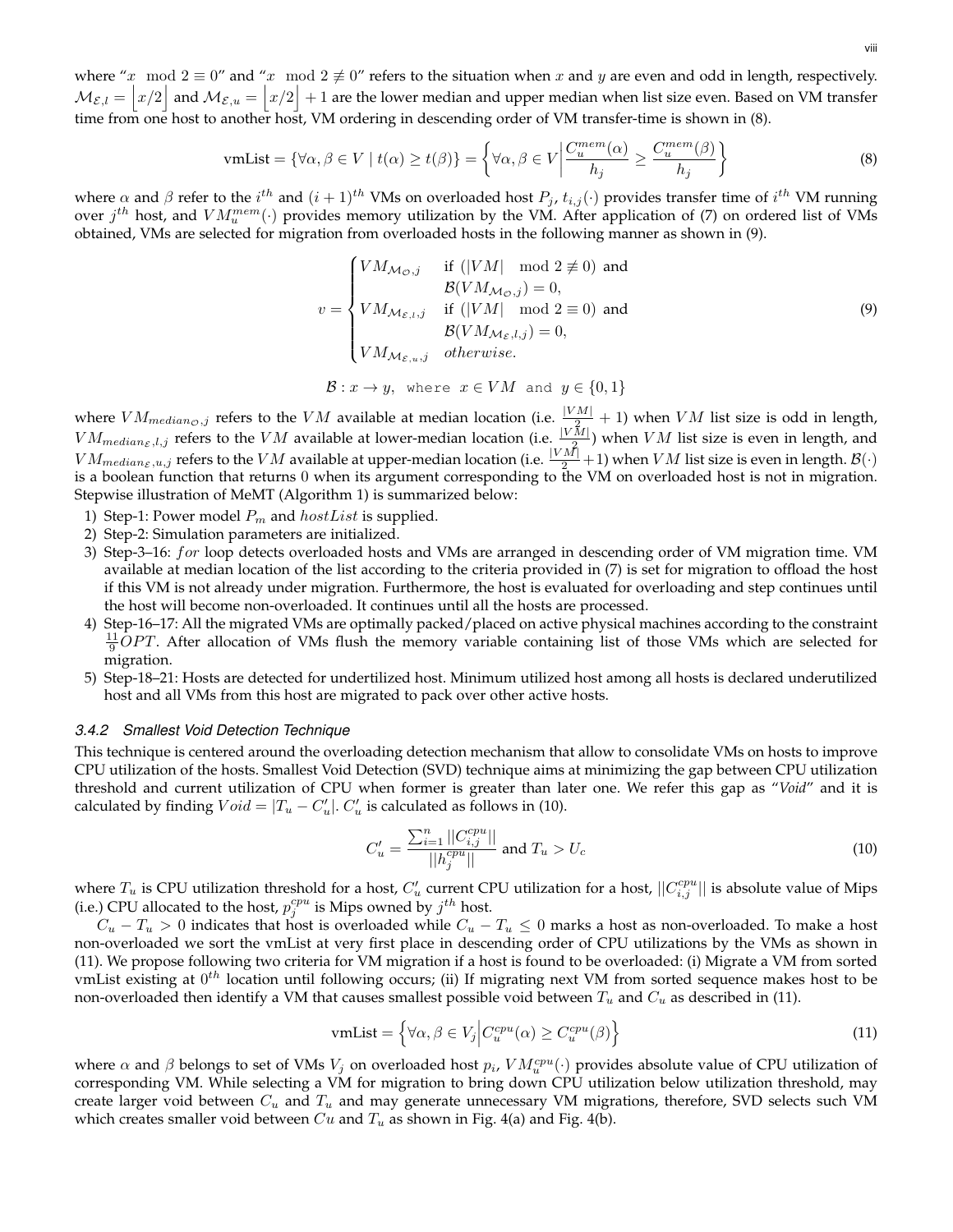ix

**Algorithm 2:** Smallest Void Detection Heuristic

```
Input: Pm–Power Model, hostList
  Output: migrationMap
1 begin
2 Initialize Simulation Parameters
3 for host in hostList do
4 \vert T<sub>u</sub> ← thresholdValue(type)
5 if hostUtilization > T_u then
6 \vert \vert vmList \leftarrow getMigratableVms(host)7 \vert \vert \vert vmList \leftarrow sortByCpuAllocation(vmList)/* Descending order */
 8 i if hostUtilization - ||C_{i=0,j}^{cpu}|| \geq T_u then
9 \vert \vert \vert vmToMigrate \leftarrow VM_{i=0,j}/* Migrates largest VM by CPU allocation when its migration does not cause
               host utilization to fall below T_u */
\begin{array}{|c|c|c|c|}\hline \textbf{10} & \textbf{else if } hostUtilization - ||C_{i=0,j}^{cpu}|| < T_u \textbf{ then} \hline \end{array}11 \vert \vert \vert \vert vmToMigrate \leftarrow vmList.getIndex(Procedure smallestVoid(host))
                                 /* Migrates a VM that creates smallest void between T_u and host
                utilization, when migration of VM at 0^{th} index of vmList cause utilization
                fall below T_u */
12 else if host Utilization \langle T_u \rangle then
13 \vert \vert vmToMigrate \leftarrow \phi/* No VM migraton due to empty set \phi \rightarrow/
14 wmsToMigrate.add(vmToMigrate)
15 migrationMap.add(getNewVmPlacement(vmsToMigrate))
16 \vert \text{ } \textit{vmsToM} \textit{ight}.\textit{clear}()/* Nullify the variable vmsToMigrate after the loop */
17 for host in hostList do
18 if isHostM inimumU tilized then
19 \vert \vert vmsToMigrate \leftarrow host.getVmList() \qquad /* All of the VMs migrates */
20 wmsToMigrate.add(vmToMigrate)
21 | migration Map.add(getNewVmPlacement(vmsToMigrate))22 return migrationM ap
```
#### **Procedure** smallestVoid(host)

<span id="page-9-0"></span>

|                | 1 smallestVoid(host) begin                                           |
|----------------|----------------------------------------------------------------------|
| $\overline{2}$ | $vmList \leftarrow getMigratableVms(host)$                           |
| $\mathbf{3}$   | $voidList[1 \dots  vmList]]$                                         |
| $\overline{4}$ | for $VM$ in $vmList$ do                                              |
| 5              | if VM is in Migration then                                           |
| 6              | $voidList[1 \dots  vmList]] \leftarrow DoubleMAX$                    |
|                | /* Maximum value generated by <i>Double</i> wrapper class of Java */ |
|                | else if $hostUtilization -  VM  \geq T_u$ then                       |
| -8             | $voidList[1 \dots  vmList]] \leftarrow DoubleMAX$                    |
|                | /* Maximum value generated by <i>Double</i> wrapper class of Java */ |
| 9              | else if $hostUtilization -  VM  < T_u$ then                          |
| 10             | $voidList[1\ldots vmList]] \leftarrow T_u -   VM_{i,j}^{cpu}  $      |
|                | /* Size of <i>Void</i> generated by migration of $VM_{i,j}$ */       |
| 11             | $index \leftarrow findIndexOfSmallestValue(voidList1 vmList )$       |
| 12             | return <i>index</i>                                                  |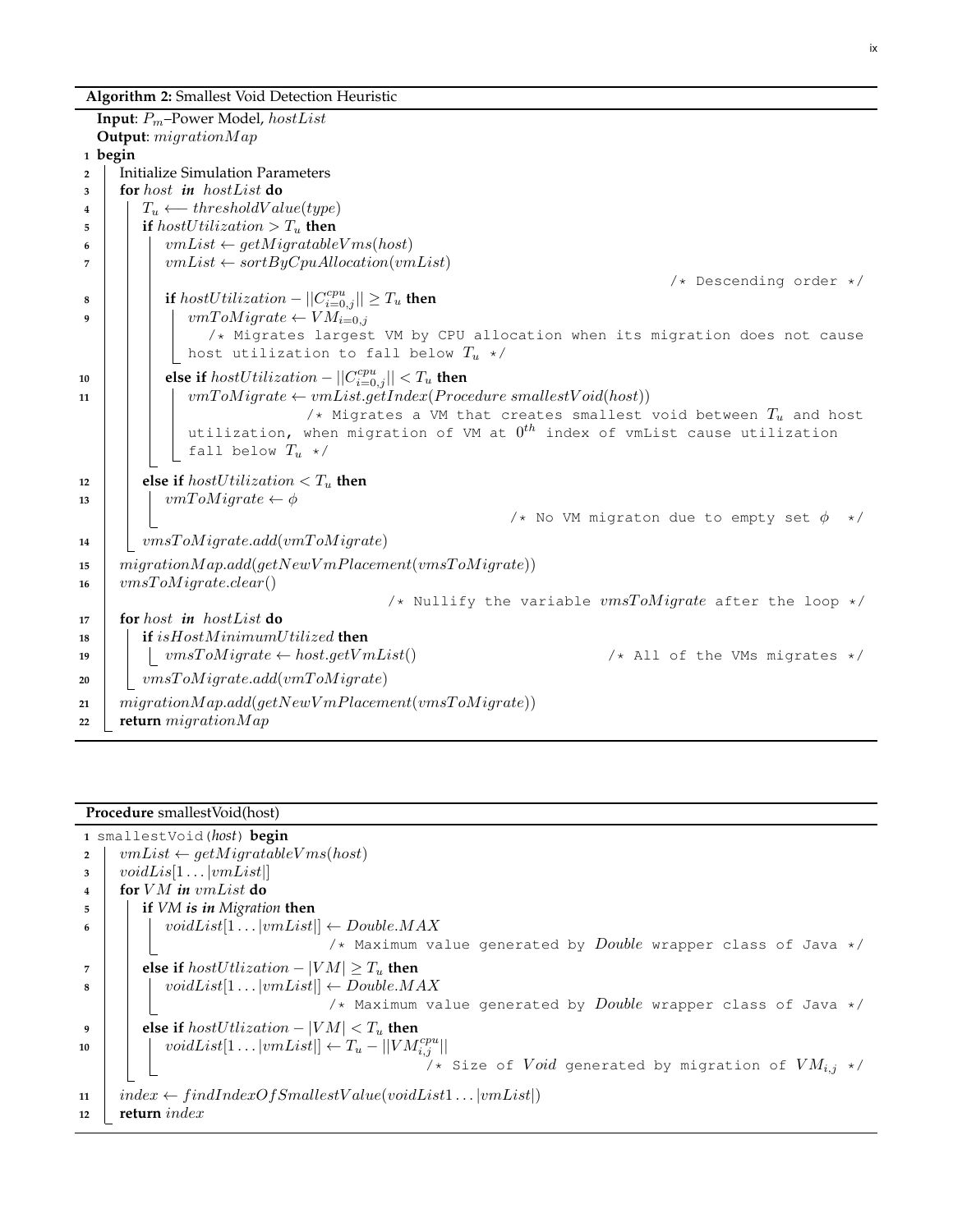<span id="page-10-0"></span>

<span id="page-10-1"></span>(a) Possible Voids on Host due to VM migration

 $T_u - VM_i$ 



$$
v = \begin{cases} \phi & \text{if } h_j \notin \mathcal{H}_{\mathcal{O}} \\ VM_{i=0,j}^{cpu} & \text{if } h_j \in \mathcal{H}_{\mathcal{O}} \text{ and } C_u - ||C_{i=0,j}^{cpu}|| \ge T_u, \\ VM_{i=\tau,j} & \text{if } h_j \in \mathcal{H}_{\mathcal{O}} \text{ and } C_u - ||C_{\tau,j}^{cpu}|| < T_u. \end{cases}
$$
(12)

where,

$$
\mathcal{T} = \min_{z \in VM} f(z)
$$
  
=  $min \left\{ \forall i \in VM \middle| voidList[i], \text{ where } 0 \le i \le |VM| \right\}$ 

and,

$$
voidList[i] = \begin{cases} \text{Double.MAX} & \text{if } \mathcal{B}(VM_{i,j}) = 1, \\ \text{Double.MAX} & \text{if } C_u - ||C_{i,j}^{cpu}|| \ge T_u, \\ T_u - ||VM_{i,j}^{cpu}|| & \text{if } C_u - ||C_{i,j}^{cpu}|| < T_u. \end{cases}
$$

where  $VM^{cpu}_u(\cdot)$  indicates  $v$  is VM selected for migration,  $\mathcal{H}_\mathcal{O}$  be the set of overloaded PMs,  $|VM| \in \mathbb{N}, |VM|$  is cardinality of set VM and  $\stackrel{>}{\rm N}$  is a natural number, where  $||C_{i,j}^{cpu}||$  is absolute value of CPU's Mips allocated to the  $i^{th}$  VM executing over  $j^{th}$  PM,  $(T_u - ||C_{i,j}^{cpu}||)$  is size of void, Double.MAX is the maximum value generated from *Double* primitive wrapper class of Java,  $\mathcal{B}(VM_{i,j})^{\tilde{}}=1$  indicates  $i^{th}$  VM on  $j^{th}$  host is in migration. Stepwise illustration of SVD (Algorithm [2\)](#page-9-1) is given below:

- 1) Step-1: Power model  $P_m$  and  $hostList$  is supplied.
- 2) Step-2: Simulation parameters are initialized.
- 3) Step-3–14: for loop detects overloaded hosts and VMs are arranged in descending order of CPU utilization rates. VMs are set for migration from the overloaded hosts according to the criteria shown in [\(12\)](#page-10-1). If migration of the VM available at  $0^{th}$  index of the list does not causes to fall utilization level of the host below the utilization threshold of the host then VM indexed at  $0^{th}$  location of the list will set for migration. Otherwise, a VM whose migration will leave minimum void between utilization threshold of the host and utilization level of the host on removing that VM will set for migration. For this purpose an auxiliary list of void is created in the following manner and index of minimum cell value will be chosen to identify the index of VM to be migrated as summarized below and shown in Procedure ["smallestVoid"](#page-9-0):
	- a) If corresponding VM is under migration then set cell value as the maximum value provided by "Double" wrapper class.
	- b) Subtracting CPU utilization rates of corresponding VM from current utilization level of host becomes value greater than equal to utilization threshold (will never occur) then set the cell value as the maximum value provided by "Double" wrapper class.
	- c) Otherwise set value of difference of current CPU utilization host and CPU utilization rates of corresponding VM. Furthermore, the host is evaluated for overloading and step continues until the host will become non-overloaded. It continues until all the hosts are processed.
- 4) Step-15–16: All the migrated VMs are optimally packed/placed on active physical machines according to the constraint  $\frac{11}{9}$ OPT. After allocation of VMs flush the memory variable containing list of those VMs which are selected for migration.
- 5) Step-17–21: Hosts are detected for undertilized host. Minimum utilized host among all hosts is declared underutilized host and all VMs from this host are migrated to pack over other active hosts.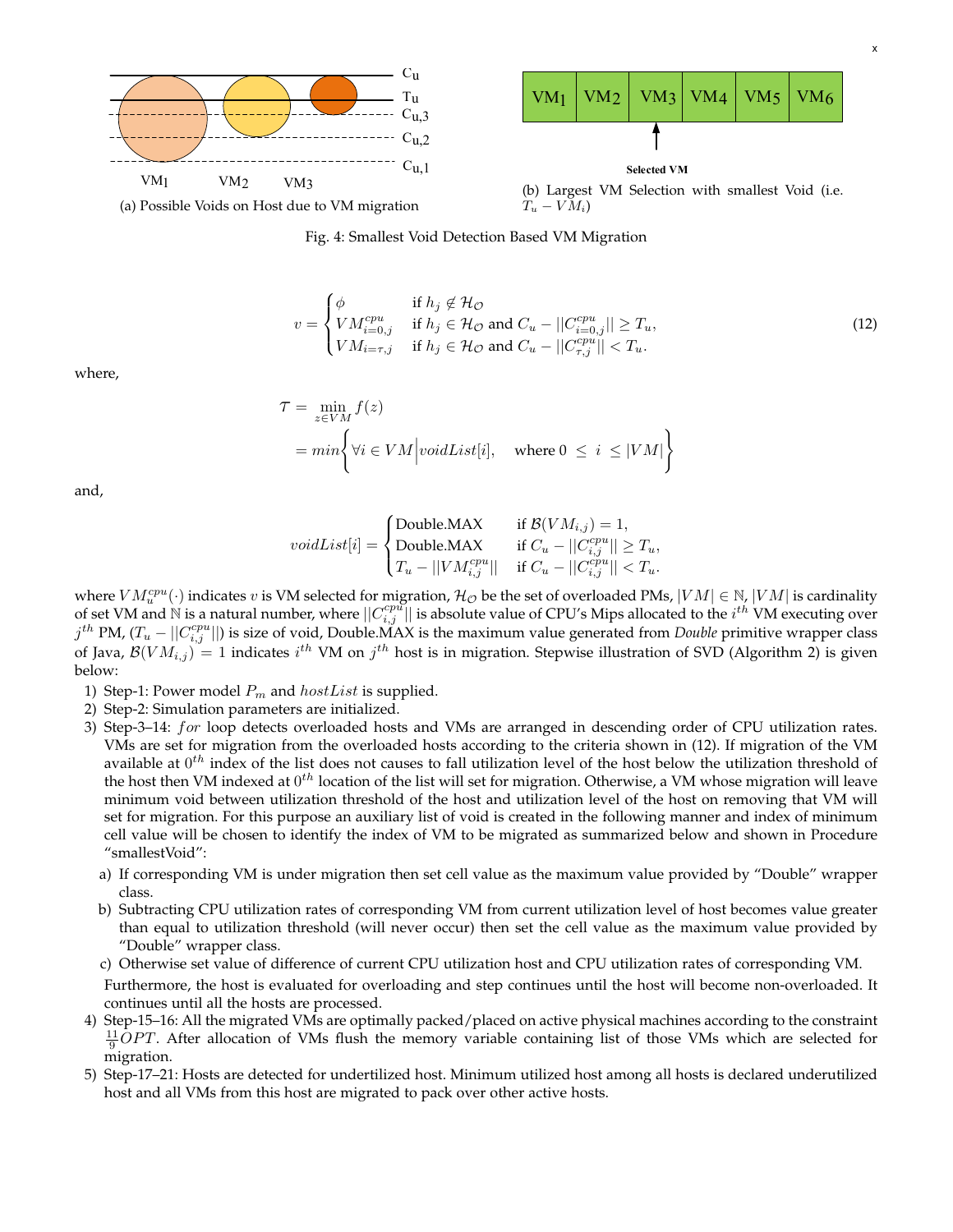## *3.4.3 Maximum Fill Technique*

This technique is also centered around host overloading detection criteria. We went one step ahead in this method to consolidate VMs more tightly on hosts running beyond host utilization thresholds. Maximum Fill Technique (MFT) aims upon migration of VMs from overloaded host in such a way that leads to packing of a host with high numbers of VMs to pack a host tightly while host is in active mode. Let us assume that a random host has  $n$  VMs executing over it then current host utilization is ratio of sum of MIPS allocated to the VM that is  $\sum_{i=1}^n C_{i,j}^{cpu}$  and total MIPS capacity of the host  $h_j$ . Let  $V_j$  be a set of VMs currently allocated to the host j, MFT finds a VM v that satisfies the condition given in [\(13\)](#page-11-0) and depicted in Fig. [5\(a\)–5\(b\).](#page-12-1)

$$
\text{vmList} = \left\{ \forall \alpha, \beta \in V_j, P_j \middle| C_u^{cpu}(\alpha) \le C_u^{cpu}(\beta) \right\} \tag{13}
$$

<span id="page-11-0"></span>where  $\alpha$  and  $\beta$  are the VMs from VM pool available on  $j^{th}$  overloaded host  $P_j$ ,  $VM_u^{cpu}(\cdot)$  is the CPU utilization. In the sorted sequence of VM, MFT selects a suitable VM that either causes minimum increase in CPU allocation to the VM.

<span id="page-11-2"></span>**Algorithm 3:** Maximum Fill Technique Heuristic **Input**: Pm–Power Model, hostList **Output**: *MigrationMap* **<sup>1</sup> begin <sup>2</sup>** Initialize Simulation Parameters **<sup>3</sup> for** host *in* hostList **do 4**  $\vert$  T<sub>u</sub> ← thresholdValue(type) **5 i if** host Utilization >  $T_u$  **then 6**  $\vert$   $\vert$   $\vert$   $vmList \leftarrow getMigratableVms(host)$  $\tau$  | |  $vmList \leftarrow reverseSortByCpuAllocation(vmList)$ /\* Ascending order \*/ **8**  $\vert$   $\vert$   $n_{max} \leftarrow |vmList|-1$ **9 i if**  $(C_u - T_u > VM) \wedge (n = n_{max})$  **then** 10 | | |  $vmToMigrate \leftarrow VM_{i=n,j}$ /\* If all the VMs on overloaded host are smaller in CPU allocation from  $(C_u-T_u)$  while  $C_u>T_u$  \*/ **11 else if**  $(C_u - T_u \leq VM) \wedge (0 \leq i < n_{max})$  **then** 12 | | |  $vmToMigrate \leftarrow VM_{i,j}$ /\* If one or more VMs on overloaded host are large in CPU allocation from  $\left(\begin{array}{cc} (C_u-T_u) & \text{while } C_u > T_u \end{array}\right)$ **13 else if**  $(C_u - T_u \leq VM) \wedge (i < n_{max})$  **then 14**  $\vert$   $\vert$   $\vert$   $vmToMigrate \leftarrow \phi$ /\* No VM migraton due to empty set  $\phi \rightarrow$ / **15** wmsToMigrate.add(vmToMigrate)  $16$  migrationMap.add(getNewVmPlacement(vmsToMigrate)) **17** vmsToMigrate.clear() /\* Nullify the variable  $vmsToMigrate$  after the loop \*/ **<sup>18</sup> for** host *in* hostList **do <sup>19</sup> if** isHostM inimumU tilized **then**  $20$  vmsToMigrate  $\leftarrow host.getVmlist()$  /\* All of the VMs migrates \*/ 21 | vmsToMigrate.add(vmsToMigrate)  $22$  migrationMap.add(getNewVmPlacement(vmsToMigrate)) **<sup>23</sup> return** migrationM ap

<span id="page-11-1"></span>Assuming  $Void = (T_u - ||C_{i,j}^{cpu}||)$ , a host will run below its efficiency as much as large the void size. Meanwhile, migrating the largest possible VM in vmList from overloaded host may create a large size void. Moreover, SVD does not provide a suitable criteria to maximize the server utilization up to its capacity. A server is marked as overloaded if  $C_u > T_u$  holds true. To cope up with void size problem, we scan the vmList obtained from [\(13\)](#page-11-0) and identifies a VM that fulfill following condition as shown in [\(14\)](#page-11-1) in consonance with [\(15\)](#page-12-2).

$$
C_u - T_u < VM_{index,j}^{cpu} \text{ where } 0 \leq index \leq n_{max} \tag{14}
$$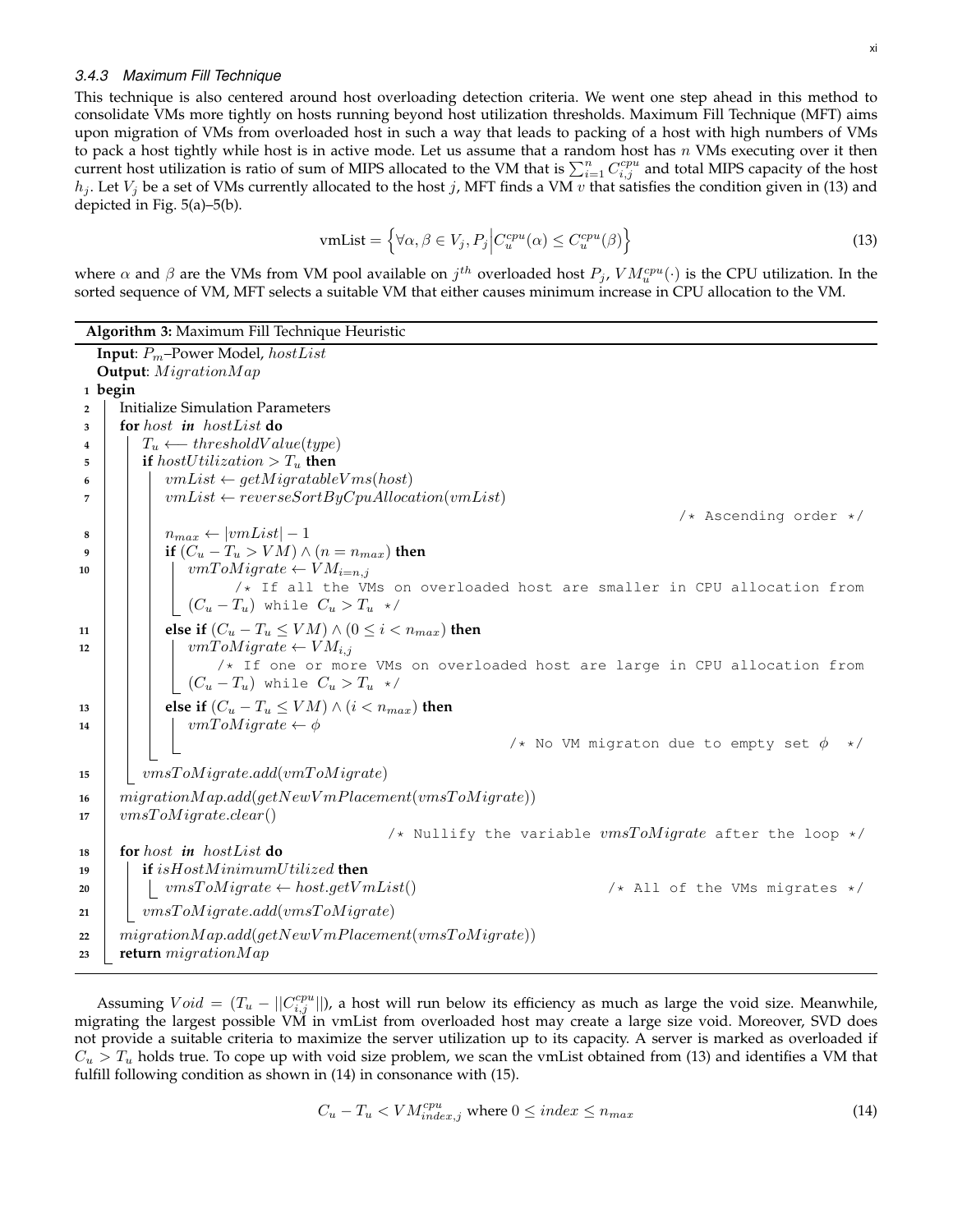<span id="page-12-1"></span>

Fig. 5: Maximum Fill Technique Based VM Migration

$$
v = \begin{cases} \emptyset & \text{if } C_u - T_u > C_{i,j}^{cpu} \text{ and } i < n_{max} \\ V_{i=n,j} & \text{if } C_u - T_u > C_{i,j}^{cpu} \text{ and } n = n_{max} \\ V M_{i,j} & \text{if } C_u - T_u \le C_{i,j}^{cpu} \text{ and } 0 \le i < n_{max} \end{cases}
$$
(15)

<span id="page-12-2"></span>where  $n_{max} = (|VM| - 1)$  and  $|VM|$  is the maximum possible size of vmList on overloaded host, "v" is the VM selected for migration on applying MFT criteria on overloaded host.  $VM_{i,j}$  represents a VM  $i$  executing over  $j^{th}$  host.  $C_{u,j}$  is current utilization of  $j^{th}$  host and  $T_{u,j}$  utilization threshold of  $j^{th}$  host. Stepwise illustration of MFT (Algorithm [3\)](#page-11-2) is given below:

- 1) Step-1: Power model  $P_m$  and  $hostList$  is supplied.
- 2) Step-2: Simulation parameters are initialized.
- 3) Step-3–15: for loop detects overloaded hosts and VMs are arranged in descending order of CPU utilization rates. VMs are set for migration from the overloaded hosts according to the criteria shown in [\(15\)](#page-12-2) and summarized as given below:
	- a) No migration if CPU utilization rates of VM smaller than gap between current utilization  $(C_u)$  of host and utilization threshold  $(T_u)$  of index of VM is other than maximum index of vmList  $(n_{max})$ .
	- b) Migrate VM at highest  $(n_{max})$  index of vmList CPU utilization rates of VM smaller than gap between current utilization  $(C_u)$  of host and utilization threshold  $(T_u)$ .
	- c) Migrate a largest VM at index other than  $(n_{max})$  whose CPU utilization rates are greater than gap between current host utilization  $(C_u)$  and host utilization threshold  $(T_u)$ .

Furthermore, the host is evaluated for overloading and step continues until the host will become non-overloaded. It continues until all the hosts are processed.

- 4) Step-16–17: All the migrated VMs are optimally packed/placed on active physical machines according to the constraint  $\frac{11}{9}$ OPT. After allocation of VMs flush the memory variable containing list of those VMs which are selected for migration.
- 5) Step-18–22: Hosts are detected for undertilized host. Minimum utilized host among all hosts is declared underutilized host and all VMs from this host are migrated to pack over other active hosts.

# <span id="page-12-0"></span>**4 PERFORMANCE EVALUATION**

In this section, we conduct performance evaluation of the proposed heuristic models using simulations along with comparative study of benchmark algorithms. The metrics like energy consumption, host shutdowns, total VM migrations are considered for the expalantion.

## <span id="page-12-3"></span>**4.1 Simulation Setup**

We targeted IaaS deployment model of cloud computing for our experimentations. An IaaS deployment model of Cloud is supposed to create a view of infinite computing resources to the client side. It is tough to conduct experiments on large scale real infrastructure repetitively for the proposed heuristics. Therefore, we find simulations as the best alternative for performance evaluation. CloudSim is chosen as a testbed for performing simulations on proposed heuristics [\[47\]](#page-21-31). It is a Java based advanced simulator where all the requirements for realization of cloud computing environment are already present. For experimentation purpose, one has to make certain settings according to the necessity of the experiment. The simulation parameters taken into consideration for our experimentations are given in Table [2.](#page-13-0) The underlying hardware architecture used for experimental analysis is as follows: Intel(R) Core(TM) *i*7-3770 CPU *@*3.40 GHz (8 MB SmartCache) with 4 cores having the capability to issue 8 hyper threads, 10 GB RAM DDR3 1330 with systems architecture of 64 bits, 1 TeraByte secondary storage and Windows 10 Pro N operating system. We have considered simulation architecture as shown in Fig. [6](#page-13-1) with assembly of overloaded, normal loaded and underloaded hosts as container of virtual servers/machines that are made available for execution of impending jobs arriving from dynamic workload traces.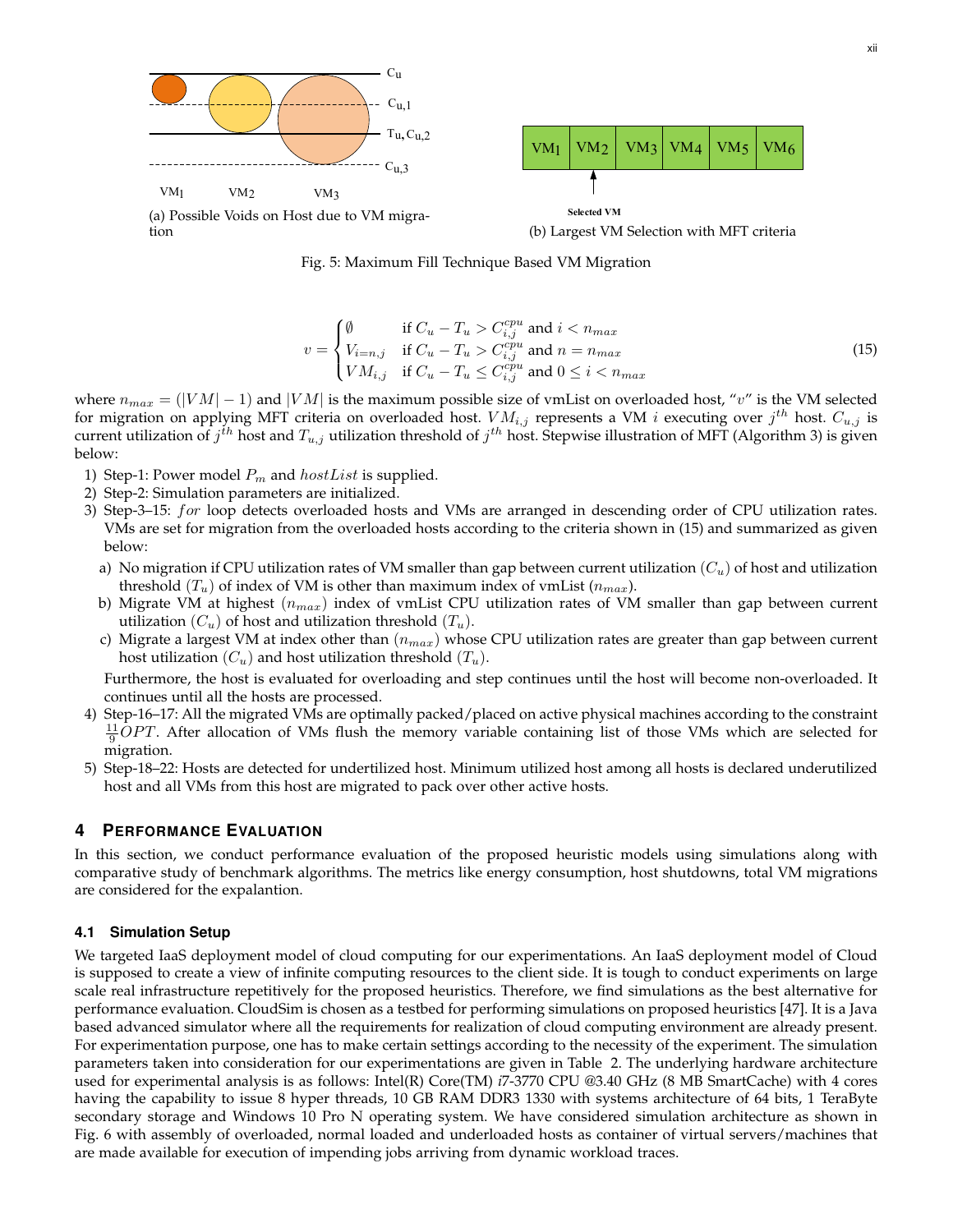<span id="page-13-0"></span>

|    | Values/Type         |                                                                                                                                          |                                                                                                                                          |                                                                                                                                          |                                                                                                                                          |                                                                                                                                          |                                                                     |  |  |  |  |  |  |
|----|---------------------|------------------------------------------------------------------------------------------------------------------------------------------|------------------------------------------------------------------------------------------------------------------------------------------|------------------------------------------------------------------------------------------------------------------------------------------|------------------------------------------------------------------------------------------------------------------------------------------|------------------------------------------------------------------------------------------------------------------------------------------|---------------------------------------------------------------------|--|--|--|--|--|--|
|    | Parameters          | <b>NPA</b>                                                                                                                               | <b>THR</b>                                                                                                                               | <b>MAD</b>                                                                                                                               | <b>IQR</b>                                                                                                                               | LR                                                                                                                                       |                                                                     |  |  |  |  |  |  |
| 1. | <b>Total Hosts</b>  | 1200                                                                                                                                     | 1200                                                                                                                                     | 1200                                                                                                                                     | 1200                                                                                                                                     | 1200                                                                                                                                     |                                                                     |  |  |  |  |  |  |
| 2. | Safety Parameter    | None                                                                                                                                     | None                                                                                                                                     | 1.5                                                                                                                                      | 2.5                                                                                                                                      | 1.2                                                                                                                                      |                                                                     |  |  |  |  |  |  |
| 3. | Threshold           | None                                                                                                                                     | 0.8                                                                                                                                      | $1 - s \times MAD$                                                                                                                       | $1-s \times IQR$                                                                                                                         | $1-s \times LR$                                                                                                                          |                                                                     |  |  |  |  |  |  |
| 4. | PE/Cloudlet         | $\mathbf{1}$                                                                                                                             | 1                                                                                                                                        | 1                                                                                                                                        | $\mathbf{1}$                                                                                                                             | 1                                                                                                                                        |                                                                     |  |  |  |  |  |  |
| 5. | Scheduling Interval | 300                                                                                                                                      | 300                                                                                                                                      | 300                                                                                                                                      | 300                                                                                                                                      | 300                                                                                                                                      |                                                                     |  |  |  |  |  |  |
| 6. | Simulation Limit    | 24 Hours                                                                                                                                 | 24 ours                                                                                                                                  | 24 Hours                                                                                                                                 | 24 Hours                                                                                                                                 | 24 Hours                                                                                                                                 |                                                                     |  |  |  |  |  |  |
| 7. | PlanetLab Workload  | 03/03/2011<br>06/03/2011<br>09/03/2011<br>22/03/2011<br>25/03/2011<br>03/04/2011<br>09/04/2011<br>11/04/2011<br>12/04/2011<br>20/04/2011 | 03/03/2011<br>06/03/2011<br>09/03/2011<br>22/03/2011<br>25/03/2011<br>03/04/2011<br>09/04/2011<br>11/04/2011<br>12/04/2011<br>20/04/2011 | 03/03/2011<br>06/03/2011<br>09/03/2011<br>22/03/2011<br>25/03/2011<br>03/04/2011<br>09/04/2011<br>11/04/2011<br>12/04/2011<br>20/04/2011 | 03/03/2011<br>06/03/2011<br>09/03/2011<br>22/03/2011<br>25/03/2011<br>03/04/2011<br>09/04/2011<br>11/04/2011<br>12/04/2011<br>20/04/2011 | 03/03/2011<br>06/03/2011<br>09/03/2011<br>22/03/2011<br>25/03/2011<br>03/04/2011<br>09/04/2011<br>11/04/2011<br>12/04/2011<br>20/04/2011 | Real<br>of<br>traces<br>PlanetLab<br>server<br>workload<br>by Dates |  |  |  |  |  |  |
| 8. | Random Workload     | 1052<br>898<br>1061<br>1516<br>1078<br>1463<br>1358<br>1233<br>1054<br>1033                                                              | 1052<br>898<br>1061<br>1516<br>1078<br>1463<br>1358<br>1233<br>1054<br>1033                                                              | 1052<br>898<br>1061<br>1516<br>1078<br>1463<br>1358<br>1233<br>1054<br>1033                                                              | 1052<br>898<br>1061<br>1516<br>1078<br>1463<br>1358<br>1233<br>1054<br>1033                                                              | 1052<br>898<br>1061<br>1516<br>1078<br>1463<br>1358<br>1233<br>1054<br>1033                                                              | Total VMs<br>Simulated<br>for<br>synthetic<br>workload              |  |  |  |  |  |  |

<span id="page-13-1"></span>

Fig. 6: Simulation Architecture

We have simulated a data center with 1200 heterogeneous physical machines among which 600 of them are HP ProLiant ML110 G4 servers, and rest of the 600 are HP ProLiant ML110 G5 servers. The characteristics of the servers and data on their power consumption are given in Table [1.](#page-4-2) We take Amazon EC2 instance type [\[48\]](#page-21-32) VMs having characteristics as shown in Table [3.](#page-14-0) The VMs simulated are of single core type due to the reason that workload data taken from traces comes from single core physical machines. At the initial stage, the VMs are allocated according to the resource requirements as per the VM types. However, VMs suffer from resources underutilization during the simulations according to workload provisioning and create opportunities for dynamic consolidation.

To evaluate the proposed methods we adopted simulation based validation that rely upon real workload traces from real systems that are available publicly. We used data provided from CoMon project for monitoring infrastructure of PlanetLab servers [\[20\]](#page-21-4) that was included in CloudSim simulation toolkit for 10 random days (during March and April 2011). The workload traces contains data on CPU utilizations with interval of measurement of 5 minutes from more than a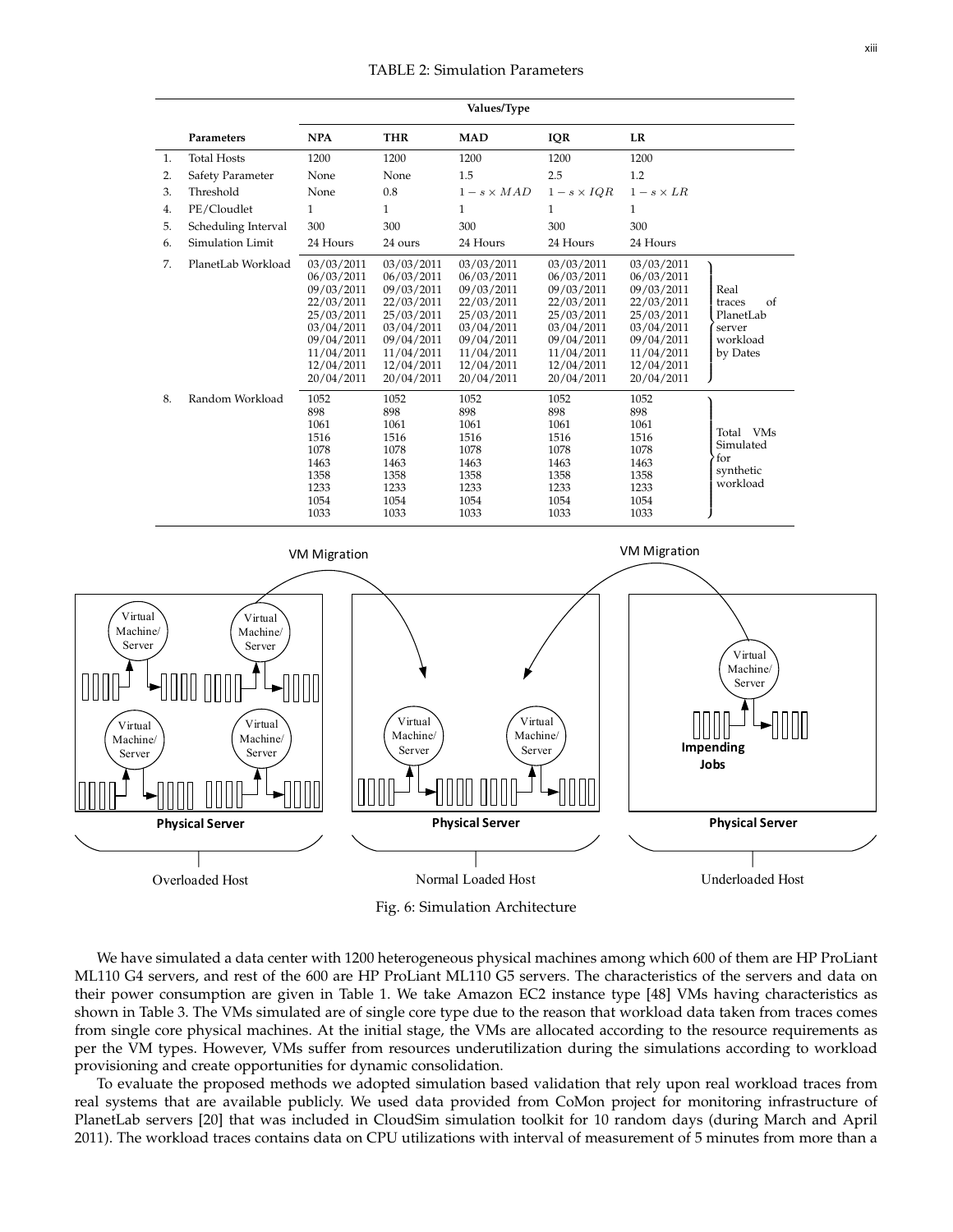## TABLE 3: Characteristics of Amazon EC2 VM instances

<span id="page-14-0"></span>

| Resource<br><b>Types</b> | High-CPU<br><b>Medium Instance</b><br>$(t_1 \dots t_n)$ | Extra Large<br>Instance<br>$(t_1. x_0)$ | Small<br>Instance<br>$(t_1 \dots \text{ small})$ | Micro<br>Instance<br>$(t_1.micro)$ |
|--------------------------|---------------------------------------------------------|-----------------------------------------|--------------------------------------------------|------------------------------------|
| <b>MIPS</b>              | 2500                                                    | 2000                                    | 1000                                             | 500                                |
| <b>RAM</b>               | $0.85$ GB                                               | 3.75 GB                                 | $1.7$ GB                                         | 613 MB                             |

thousand VMs hosted on more than 1000 server located at 645 places of the world [\[13\]](#page-20-12). The workload traces collected are representative of IaaS type clouds similar to Amazon EC2 where independent users create and manage VMs of single-core. As the utilization value of some VMs in the data set is so low, we filter the original data and only consider the range of CPU and memory utilization between 5% to 90%. So we can evaluate the proposed VM consolidation by considering both CPU and memory intensive tasks. Apart from this, we utilize synthetic workload data (provided by CloudSim class) to test out the performance of proposed algorithms with dynamic and non-stationary random workloads. The random workload generates cloudlets as a small task that takes simulation time as a seed value. In Table [4,](#page-14-1)  $P-i's$  are PlanetLab workload traces and R-i's are synthetic random workload traces coming out of the similar number of VMs as in PlanetLab traces.

TABLE 4: PlanetLab Workload Data Traces

<span id="page-14-1"></span>

| PlanetLab<br>Workload<br>Instance | Date       | Number of VMs | Mean  | St. Dev. | Ouartile $1$ $\frac{\%}{\%}$ | Median $(\% )$ | Quartile 3 (%) | Random<br>Workload<br>Instance |
|-----------------------------------|------------|---------------|-------|----------|------------------------------|----------------|----------------|--------------------------------|
| $PL-1$                            | 03/03/2011 | 1052          | 12.31 | 17.09    | $\overline{2}$               | 6              | 15             | $R-1$                          |
| $PL-2$                            | 06/03/2011 | 898           | 11.44 | 16.83    | 2                            |                | 13             | $R-2$                          |
| $PL-3$                            | 09/03/2011 | 1061          | 10.70 | 15.57    | $\overline{2}$               | 4              | 13             | $R-3$                          |
| $PL-4$                            | 22/03/2011 | 1516          | 9.26  | 12.78    | ∍                            | 5              | 12             | $R-4$                          |
| $PL-5$                            | 25/03/2011 | 1078          | 10.56 | 14.14    | $\overline{2}$               | h              | 14             | $R-5$                          |
| $PL-6$                            | 03/04/2011 | 1463          | 12.39 | 16.55    | ◠                            | h              | 17             | $R-6$                          |
| $PL-7$                            | 09/04/2011 | 1358          | 11.12 | 15.09    |                              | h              | 15             | $R-7$                          |
| PL-8                              | 11/04/2011 | 1233          | 11.56 | 15.07    | ◠                            | h              | 16             | $R-8$                          |
| $PL-9$                            | 12/04/2011 | 1054          | 11.54 | 15.15    | $\overline{2}$               | h              | 16             | $R-9$                          |
| $PL-10$                           | 20/04/2011 | 1033          | 10.43 | 15.21    | $\overline{2}$               | 4              | 12             | $R-10$                         |

#### **4.2 Baseline Methods**

We discuss the utility of employing a utilization prediction model by comparing proposed heuristics with baseline heuristics proposed in [\[33\]](#page-21-17) and [\[15\]](#page-20-14). Two types of methods are used for comparative evaluation of proposed models: (i) Host overloading detection methods, and (ii) Host offloading methods. Host overloading methods consider two approaches, namely static thresholds (THR) and dynamic thresholds. The first one assumes static values of host utilization thresholds while later one calculate dynamic host utilization threshold values on runtime. Dynamic methods like Median Absolute Deviation (MAD), Interquartile Range (IQR) and Local Regression (LR) for host overloading detection thresholds [\[15\]](#page-20-14) that are shown in general equation [\(16\)](#page-14-2).

$$
T_u = \begin{cases} 1 - s \cdot X & \text{if } X \in \{IQR, MAD, LR\} \\ THR, & \text{otherwise.} \end{cases}
$$
 (16)

<span id="page-14-2"></span>Host offloading methods consider three benchmark methods namely, (i) Random Selection (RCS) policy that selects a VM for migration according to uniformly distributed discrete random variable  $X\stackrel{d}{=}U((0,|V_j|))$ , whose values index a set of VMs  $V_i$  allocated to a host j. (ii) Minimum Migration Time (MMT) policy that selects a VM v for migration that takes minimum time to migrate a VM allocated the overloaded host. The migration time is calculated as the ratio of amount of RAM utilized by the VM to the spare network bandwidth available for the host j as formalized as  $\frac{RAM_u(v)}{NET_j}$ , and (iii) Maximum Correlation (MC) selects a VM for migration from overloaded host having highest multiple correlation coefficient that is squared coefficient of correlation between observed value y and predicted value  $\hat{y}$  for the random variable Y on CPU utilization by that VM [\[15\]](#page-20-14) [\[49\]](#page-21-33) [\[50\]](#page-21-34). On considering  $n$  VMs to be hosted by the physical host, the multiple correlation coefficient is calculated as shown in [\(17\)](#page-14-3).

$$
R_{Y,X_1,X_2,\cdots,X_{n-1}}^2 = \frac{\sum_{i=1}^n (y_i - \mu_Y)^2 (\hat{y}_i - \mu_{\hat{Y}})^2}{\sum_{i=1}^n (y_i - \mu_Y)^2 \sum_{i=1}^n (\hat{y}_i - \mu_{\hat{Y}})^2}
$$
(17)

<span id="page-14-3"></span>where  $X_1, X_2, \cdots X_{n-1}$  are the random variable on CPU utilizations by those  $(n-1)$  VMs that are not eligible to migrate in accordance to the MC policy,  $y_i$  and  $\hat{y}$  are observed and predicted values of dependent variable  $Y$ ,  $\mu_Y$  and  $\mu_{\hat{Y}}$  are the sample means of  $Y$  and  $\dot{Y}$ , respectively.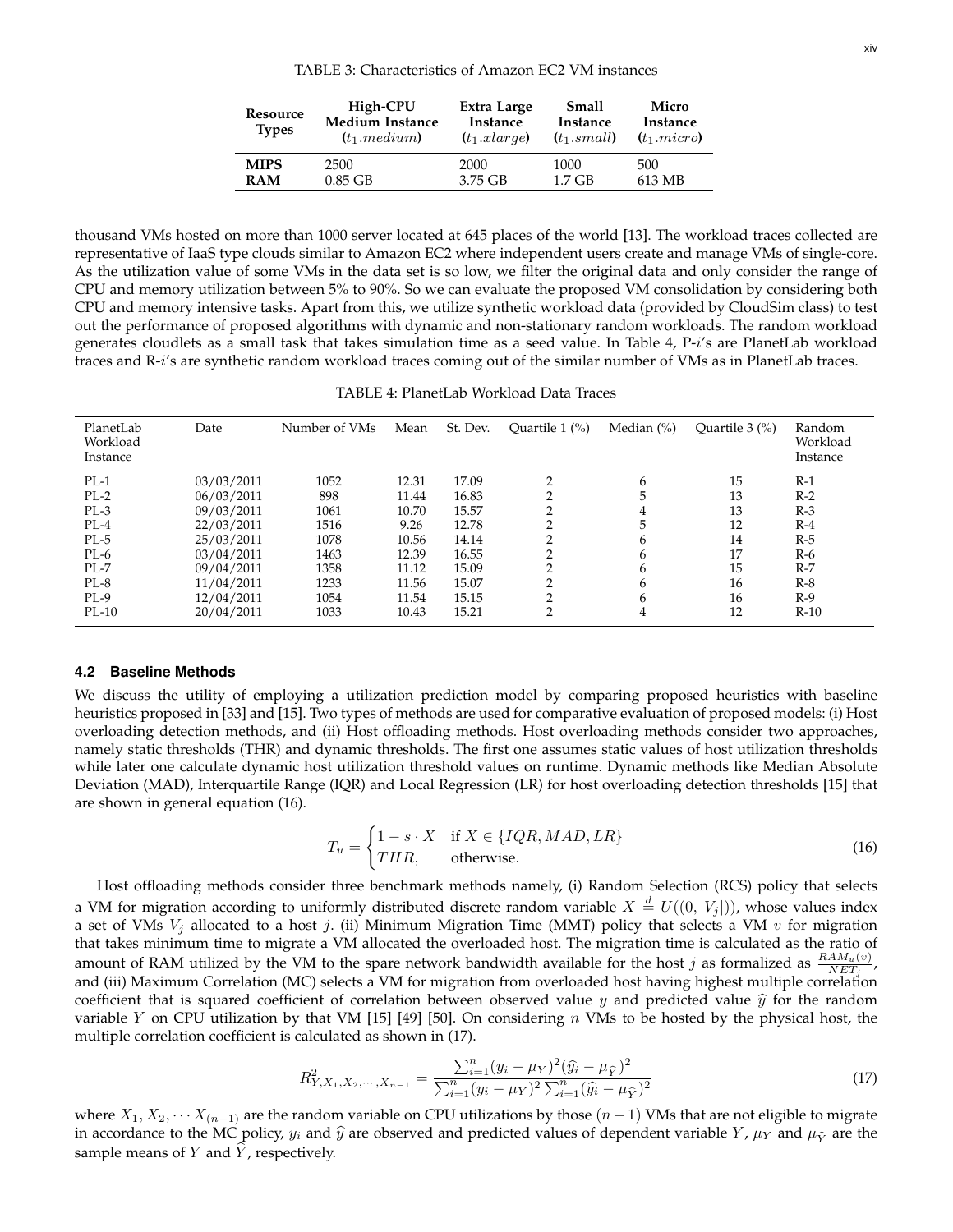| i                     |
|-----------------------|
|                       |
|                       |
|                       |
| ֠                     |
|                       |
| $-200$                |
|                       |
|                       |
| i                     |
|                       |
|                       |
|                       |
|                       |
|                       |
|                       |
|                       |
|                       |
|                       |
|                       |
|                       |
|                       |
|                       |
| <b>CARL CARL</b><br>ŗ |
|                       |
|                       |
|                       |
|                       |
|                       |
|                       |
|                       |
|                       |
|                       |
| Lister C              |

 $\cup$ 

<span id="page-15-0"></span>

|                                                                                                                                                                                                                                                                                                                                                                                                                                                                                                                                                 | VFT  |        |                                                                                                                                                                                                                                                                                                                                                                                                                                                                                                                                                                                                                                                                                                                                                                                                                                                                                                                                                                                                                                                                                                                                                                                                                                                                                                                                                                                                                                                                                                                                                                                                                                                                                                                                                                                                                                                                                                                                                                                                                                                                                                                                                                                                                                                                                                                                                                                                                                                                                                                                                                                                                                                                                                                                                                                                                                                                                                                                                                                                                                                                                                                                                                                                                                                                                                                                                                                                                                                                                                                                                              |  |  |  |  |                                                                                                                                                                                                                                                                                                                                                                                                                                                                                                                                                                                                                                                                                                                                                                                                                                                                                                                                                                                                                                                                                                                                                                                                                                                                                                                                                                                    |  |  |                                                                                                                                                                                                                                                                                                                                                                                                                                                                                        |  | 936.22 |  | MFT | 1493 |  |  |
|-------------------------------------------------------------------------------------------------------------------------------------------------------------------------------------------------------------------------------------------------------------------------------------------------------------------------------------------------------------------------------------------------------------------------------------------------------------------------------------------------------------------------------------------------|------|--------|--------------------------------------------------------------------------------------------------------------------------------------------------------------------------------------------------------------------------------------------------------------------------------------------------------------------------------------------------------------------------------------------------------------------------------------------------------------------------------------------------------------------------------------------------------------------------------------------------------------------------------------------------------------------------------------------------------------------------------------------------------------------------------------------------------------------------------------------------------------------------------------------------------------------------------------------------------------------------------------------------------------------------------------------------------------------------------------------------------------------------------------------------------------------------------------------------------------------------------------------------------------------------------------------------------------------------------------------------------------------------------------------------------------------------------------------------------------------------------------------------------------------------------------------------------------------------------------------------------------------------------------------------------------------------------------------------------------------------------------------------------------------------------------------------------------------------------------------------------------------------------------------------------------------------------------------------------------------------------------------------------------------------------------------------------------------------------------------------------------------------------------------------------------------------------------------------------------------------------------------------------------------------------------------------------------------------------------------------------------------------------------------------------------------------------------------------------------------------------------------------------------------------------------------------------------------------------------------------------------------------------------------------------------------------------------------------------------------------------------------------------------------------------------------------------------------------------------------------------------------------------------------------------------------------------------------------------------------------------------------------------------------------------------------------------------------------------------------------------------------------------------------------------------------------------------------------------------------------------------------------------------------------------------------------------------------------------------------------------------------------------------------------------------------------------------------------------------------------------------------------------------------------------------------------------------|--|--|--|--|------------------------------------------------------------------------------------------------------------------------------------------------------------------------------------------------------------------------------------------------------------------------------------------------------------------------------------------------------------------------------------------------------------------------------------------------------------------------------------------------------------------------------------------------------------------------------------------------------------------------------------------------------------------------------------------------------------------------------------------------------------------------------------------------------------------------------------------------------------------------------------------------------------------------------------------------------------------------------------------------------------------------------------------------------------------------------------------------------------------------------------------------------------------------------------------------------------------------------------------------------------------------------------------------------------------------------------------------------------------------------------|--|--|----------------------------------------------------------------------------------------------------------------------------------------------------------------------------------------------------------------------------------------------------------------------------------------------------------------------------------------------------------------------------------------------------------------------------------------------------------------------------------------|--|--------|--|-----|------|--|--|
|                                                                                                                                                                                                                                                                                                                                                                                                                                                                                                                                                 | SVD  |        |                                                                                                                                                                                                                                                                                                                                                                                                                                                                                                                                                                                                                                                                                                                                                                                                                                                                                                                                                                                                                                                                                                                                                                                                                                                                                                                                                                                                                                                                                                                                                                                                                                                                                                                                                                                                                                                                                                                                                                                                                                                                                                                                                                                                                                                                                                                                                                                                                                                                                                                                                                                                                                                                                                                                                                                                                                                                                                                                                                                                                                                                                                                                                                                                                                                                                                                                                                                                                                                                                                                                                              |  |  |  |  |                                                                                                                                                                                                                                                                                                                                                                                                                                                                                                                                                                                                                                                                                                                                                                                                                                                                                                                                                                                                                                                                                                                                                                                                                                                                                                                                                                                    |  |  |                                                                                                                                                                                                                                                                                                                                                                                                                                                                                        |  |        |  |     |      |  |  |
|                                                                                                                                                                                                                                                                                                                                                                                                                                                                                                                                                 | MeMT |        |                                                                                                                                                                                                                                                                                                                                                                                                                                                                                                                                                                                                                                                                                                                                                                                                                                                                                                                                                                                                                                                                                                                                                                                                                                                                                                                                                                                                                                                                                                                                                                                                                                                                                                                                                                                                                                                                                                                                                                                                                                                                                                                                                                                                                                                                                                                                                                                                                                                                                                                                                                                                                                                                                                                                                                                                                                                                                                                                                                                                                                                                                                                                                                                                                                                                                                                                                                                                                                                                                                                                                              |  |  |  |  | 47125<br>95.29<br>MeMT<br>M7.42<br>956.45<br>163.82<br>806.54<br>152.91<br>689.45<br>180.32<br>MMT<br>23271<br><b>RCS</b><br>MFT<br><b>GVD</b><br>MeM<br>IQK<br>MMT<br>RCS<br>TABLE 6: Total VM Migrations<br>166.55<br><b>GVD</b><br>MeM<br>MAD<br>SK<br>1285.05<br>26699<br>MMT<br>1269.93<br>1079.83<br>379.81<br>146.46<br>751.08<br>166.33<br>63468<br>24373<br>MFT<br>1079.83<br>152.44<br>151.70<br>171.70<br>63468<br>20751<br>SVD<br>148.47<br>191.87<br>1028.04<br>188.97<br>935.66<br>163.68<br>186.77<br>301.11<br>MeM<br>23096<br>76452<br>THR<br>198.62<br>1056.35<br>195.66<br>177.94<br>959.42<br>169.68<br>\$23.00<br>195.61<br>83528<br>23997<br>SK<br>1208.19<br>$210.53$<br>$1082.80$<br>1166.53<br>207.06<br>985.08<br>178.33<br>842.46<br>204.13<br>93111<br>MAT<br>27041<br>201.30<br>1059.90<br>1179.47<br>197.19<br>963.17<br>171.55<br>323.02<br>194.52<br>83942<br>24324<br>RCS<br>1234.25<br>1513.80<br>1014.21<br>1054.07<br>766.75<br><b>DVFS</b><br>3616.20<br>3616.20<br>3616.20<br>3616.20<br>3616.20<br>3616.20<br>3616.20<br>3616.20<br>3616.20<br>3616.20<br><b>NPA</b><br>Random 1052<br>Random_1233<br>PL 20110303<br>Random_1463<br>Random_1358<br>Random_1033<br>Random_1054<br>PL_20110412<br>PL_20110409<br>PL_20110403<br>PL 20110420<br>PL_20110411<br>é.<br>Та);<br>$\oplus_{\overline{\wedge}}$<br>ê<br>8(a).<br>6(a).<br>9(a).<br>ê |  |  |                                                                                                                                                                                                                                                                                                                                                                                                                                                                                        |  |        |  |     |      |  |  |
|                                                                                                                                                                                                                                                                                                                                                                                                                                                                                                                                                 |      | 150.14 |                                                                                                                                                                                                                                                                                                                                                                                                                                                                                                                                                                                                                                                                                                                                                                                                                                                                                                                                                                                                                                                                                                                                                                                                                                                                                                                                                                                                                                                                                                                                                                                                                                                                                                                                                                                                                                                                                                                                                                                                                                                                                                                                                                                                                                                                                                                                                                                                                                                                                                                                                                                                                                                                                                                                                                                                                                                                                                                                                                                                                                                                                                                                                                                                                                                                                                                                                                                                                                                                                                                                                              |  |  |  |  |                                                                                                                                                                                                                                                                                                                                                                                                                                                                                                                                                                                                                                                                                                                                                                                                                                                                                                                                                                                                                                                                                                                                                                                                                                                                                                                                                                                    |  |  | $\frac{37}{17401}$<br>22110<br>57937<br>$\frac{1}{2}$<br>28336<br>82072<br>93072<br>63064<br>18731<br>77235<br>******<br>20683<br>77266<br>22825<br>22825<br>::<br>23589<br>98466<br>26451<br>106782<br>2007<br>23763<br>98686<br>MFT<br>17869<br>71882<br>20814<br>71848<br>*******<br>22454<br>84946<br>-------<br>23876<br>92273<br>101162<br><b>2017</b><br>2017<br>2018<br>2019<br><b>POOL</b><br>$-1.442$<br>1010F<br>0.000<br>i<br>innon<br>pr possono<br>$\tilde{\phantom{a}}$ |  |        |  |     |      |  |  |
| $\exists$<br>163.06<br>MAT<br>RCS<br>MFT<br><b>GNS</b><br>MeMT<br>IQR<br>MMT<br>RCS<br>MFT<br>SVD<br>MeMT<br><b>MAD</b><br>MIT<br>RCS<br>118.48<br>183.87<br>747.96<br>MFT<br>747.55<br>124.59<br>539.29<br>165.54<br><b>GNS</b><br>MeMT<br>797.68<br>135.48<br>580.06<br>179.02<br><b>THR</b><br>820.34<br>83.37<br>ă<br>340.07<br>146.11<br>717.72<br>MMT<br>819.90<br>184.27<br>RCS<br>1051.36<br><b>DVFS</b><br>3.77<br>89.01<br>3616.20<br>3616.20<br>3616.20<br>3616.20<br>NPA<br>Random_1052<br>PL_20110306<br>Random_898<br>PL_20110303 |      |        |                                                                                                                                                                                                                                                                                                                                                                                                                                                                                                                                                                                                                                                                                                                                                                                                                                                                                                                                                                                                                                                                                                                                                                                                                                                                                                                                                                                                                                                                                                                                                                                                                                                                                                                                                                                                                                                                                                                                                                                                                                                                                                                                                                                                                                                                                                                                                                                                                                                                                                                                                                                                                                                                                                                                                                                                                                                                                                                                                                                                                                                                                                                                                                                                                                                                                                                                                                                                                                                                                                                                                              |  |  |  |  |                                                                                                                                                                                                                                                                                                                                                                                                                                                                                                                                                                                                                                                                                                                                                                                                                                                                                                                                                                                                                                                                                                                                                                                                                                                                                                                                                                                    |  |  |                                                                                                                                                                                                                                                                                                                                                                                                                                                                                        |  |        |  |     |      |  |  |
|                                                                                                                                                                                                                                                                                                                                                                                                                                                                                                                                                 |      |        |                                                                                                                                                                                                                                                                                                                                                                                                                                                                                                                                                                                                                                                                                                                                                                                                                                                                                                                                                                                                                                                                                                                                                                                                                                                                                                                                                                                                                                                                                                                                                                                                                                                                                                                                                                                                                                                                                                                                                                                                                                                                                                                                                                                                                                                                                                                                                                                                                                                                                                                                                                                                                                                                                                                                                                                                                                                                                                                                                                                                                                                                                                                                                                                                                                                                                                                                                                                                                                                                                                                                                              |  |  |  |  |                                                                                                                                                                                                                                                                                                                                                                                                                                                                                                                                                                                                                                                                                                                                                                                                                                                                                                                                                                                                                                                                                                                                                                                                                                                                                                                                                                                    |  |  |                                                                                                                                                                                                                                                                                                                                                                                                                                                                                        |  |        |  |     |      |  |  |
|                                                                                                                                                                                                                                                                                                                                                                                                                                                                                                                                                 |      |        |                                                                                                                                                                                                                                                                                                                                                                                                                                                                                                                                                                                                                                                                                                                                                                                                                                                                                                                                                                                                                                                                                                                                                                                                                                                                                                                                                                                                                                                                                                                                                                                                                                                                                                                                                                                                                                                                                                                                                                                                                                                                                                                                                                                                                                                                                                                                                                                                                                                                                                                                                                                                                                                                                                                                                                                                                                                                                                                                                                                                                                                                                                                                                                                                                                                                                                                                                                                                                                                                                                                                                              |  |  |  |  |                                                                                                                                                                                                                                                                                                                                                                                                                                                                                                                                                                                                                                                                                                                                                                                                                                                                                                                                                                                                                                                                                                                                                                                                                                                                                                                                                                                    |  |  |                                                                                                                                                                                                                                                                                                                                                                                                                                                                                        |  |        |  |     |      |  |  |
|                                                                                                                                                                                                                                                                                                                                                                                                                                                                                                                                                 |      |        |                                                                                                                                                                                                                                                                                                                                                                                                                                                                                                                                                                                                                                                                                                                                                                                                                                                                                                                                                                                                                                                                                                                                                                                                                                                                                                                                                                                                                                                                                                                                                                                                                                                                                                                                                                                                                                                                                                                                                                                                                                                                                                                                                                                                                                                                                                                                                                                                                                                                                                                                                                                                                                                                                                                                                                                                                                                                                                                                                                                                                                                                                                                                                                                                                                                                                                                                                                                                                                                                                                                                                              |  |  |  |  |                                                                                                                                                                                                                                                                                                                                                                                                                                                                                                                                                                                                                                                                                                                                                                                                                                                                                                                                                                                                                                                                                                                                                                                                                                                                                                                                                                                    |  |  |                                                                                                                                                                                                                                                                                                                                                                                                                                                                                        |  |        |  |     |      |  |  |
|                                                                                                                                                                                                                                                                                                                                                                                                                                                                                                                                                 |      |        |                                                                                                                                                                                                                                                                                                                                                                                                                                                                                                                                                                                                                                                                                                                                                                                                                                                                                                                                                                                                                                                                                                                                                                                                                                                                                                                                                                                                                                                                                                                                                                                                                                                                                                                                                                                                                                                                                                                                                                                                                                                                                                                                                                                                                                                                                                                                                                                                                                                                                                                                                                                                                                                                                                                                                                                                                                                                                                                                                                                                                                                                                                                                                                                                                                                                                                                                                                                                                                                                                                                                                              |  |  |  |  |                                                                                                                                                                                                                                                                                                                                                                                                                                                                                                                                                                                                                                                                                                                                                                                                                                                                                                                                                                                                                                                                                                                                                                                                                                                                                                                                                                                    |  |  |                                                                                                                                                                                                                                                                                                                                                                                                                                                                                        |  |        |  |     |      |  |  |
|                                                                                                                                                                                                                                                                                                                                                                                                                                                                                                                                                 |      |        |                                                                                                                                                                                                                                                                                                                                                                                                                                                                                                                                                                                                                                                                                                                                                                                                                                                                                                                                                                                                                                                                                                                                                                                                                                                                                                                                                                                                                                                                                                                                                                                                                                                                                                                                                                                                                                                                                                                                                                                                                                                                                                                                                                                                                                                                                                                                                                                                                                                                                                                                                                                                                                                                                                                                                                                                                                                                                                                                                                                                                                                                                                                                                                                                                                                                                                                                                                                                                                                                                                                                                              |  |  |  |  |                                                                                                                                                                                                                                                                                                                                                                                                                                                                                                                                                                                                                                                                                                                                                                                                                                                                                                                                                                                                                                                                                                                                                                                                                                                                                                                                                                                    |  |  |                                                                                                                                                                                                                                                                                                                                                                                                                                                                                        |  |        |  |     |      |  |  |
|                                                                                                                                                                                                                                                                                                                                                                                                                                                                                                                                                 |      |        |                                                                                                                                                                                                                                                                                                                                                                                                                                                                                                                                                                                                                                                                                                                                                                                                                                                                                                                                                                                                                                                                                                                                                                                                                                                                                                                                                                                                                                                                                                                                                                                                                                                                                                                                                                                                                                                                                                                                                                                                                                                                                                                                                                                                                                                                                                                                                                                                                                                                                                                                                                                                                                                                                                                                                                                                                                                                                                                                                                                                                                                                                                                                                                                                                                                                                                                                                                                                                                                                                                                                                              |  |  |  |  |                                                                                                                                                                                                                                                                                                                                                                                                                                                                                                                                                                                                                                                                                                                                                                                                                                                                                                                                                                                                                                                                                                                                                                                                                                                                                                                                                                                    |  |  |                                                                                                                                                                                                                                                                                                                                                                                                                                                                                        |  |        |  |     |      |  |  |
|                                                                                                                                                                                                                                                                                                                                                                                                                                                                                                                                                 |      |        |                                                                                                                                                                                                                                                                                                                                                                                                                                                                                                                                                                                                                                                                                                                                                                                                                                                                                                                                                                                                                                                                                                                                                                                                                                                                                                                                                                                                                                                                                                                                                                                                                                                                                                                                                                                                                                                                                                                                                                                                                                                                                                                                                                                                                                                                                                                                                                                                                                                                                                                                                                                                                                                                                                                                                                                                                                                                                                                                                                                                                                                                                                                                                                                                                                                                                                                                                                                                                                                                                                                                                              |  |  |  |  |                                                                                                                                                                                                                                                                                                                                                                                                                                                                                                                                                                                                                                                                                                                                                                                                                                                                                                                                                                                                                                                                                                                                                                                                                                                                                                                                                                                    |  |  |                                                                                                                                                                                                                                                                                                                                                                                                                                                                                        |  |        |  |     |      |  |  |
|                                                                                                                                                                                                                                                                                                                                                                                                                                                                                                                                                 |      |        |                                                                                                                                                                                                                                                                                                                                                                                                                                                                                                                                                                                                                                                                                                                                                                                                                                                                                                                                                                                                                                                                                                                                                                                                                                                                                                                                                                                                                                                                                                                                                                                                                                                                                                                                                                                                                                                                                                                                                                                                                                                                                                                                                                                                                                                                                                                                                                                                                                                                                                                                                                                                                                                                                                                                                                                                                                                                                                                                                                                                                                                                                                                                                                                                                                                                                                                                                                                                                                                                                                                                                              |  |  |  |  |                                                                                                                                                                                                                                                                                                                                                                                                                                                                                                                                                                                                                                                                                                                                                                                                                                                                                                                                                                                                                                                                                                                                                                                                                                                                                                                                                                                    |  |  |                                                                                                                                                                                                                                                                                                                                                                                                                                                                                        |  |        |  |     |      |  |  |
|                                                                                                                                                                                                                                                                                                                                                                                                                                                                                                                                                 |      |        |                                                                                                                                                                                                                                                                                                                                                                                                                                                                                                                                                                                                                                                                                                                                                                                                                                                                                                                                                                                                                                                                                                                                                                                                                                                                                                                                                                                                                                                                                                                                                                                                                                                                                                                                                                                                                                                                                                                                                                                                                                                                                                                                                                                                                                                                                                                                                                                                                                                                                                                                                                                                                                                                                                                                                                                                                                                                                                                                                                                                                                                                                                                                                                                                                                                                                                                                                                                                                                                                                                                                                              |  |  |  |  |                                                                                                                                                                                                                                                                                                                                                                                                                                                                                                                                                                                                                                                                                                                                                                                                                                                                                                                                                                                                                                                                                                                                                                                                                                                                                                                                                                                    |  |  |                                                                                                                                                                                                                                                                                                                                                                                                                                                                                        |  |        |  |     |      |  |  |
|                                                                                                                                                                                                                                                                                                                                                                                                                                                                                                                                                 |      |        |                                                                                                                                                                                                                                                                                                                                                                                                                                                                                                                                                                                                                                                                                                                                                                                                                                                                                                                                                                                                                                                                                                                                                                                                                                                                                                                                                                                                                                                                                                                                                                                                                                                                                                                                                                                                                                                                                                                                                                                                                                                                                                                                                                                                                                                                                                                                                                                                                                                                                                                                                                                                                                                                                                                                                                                                                                                                                                                                                                                                                                                                                                                                                                                                                                                                                                                                                                                                                                                                                                                                                              |  |  |  |  |                                                                                                                                                                                                                                                                                                                                                                                                                                                                                                                                                                                                                                                                                                                                                                                                                                                                                                                                                                                                                                                                                                                                                                                                                                                                                                                                                                                    |  |  |                                                                                                                                                                                                                                                                                                                                                                                                                                                                                        |  |        |  |     |      |  |  |
|                                                                                                                                                                                                                                                                                                                                                                                                                                                                                                                                                 |      |        |                                                                                                                                                                                                                                                                                                                                                                                                                                                                                                                                                                                                                                                                                                                                                                                                                                                                                                                                                                                                                                                                                                                                                                                                                                                                                                                                                                                                                                                                                                                                                                                                                                                                                                                                                                                                                                                                                                                                                                                                                                                                                                                                                                                                                                                                                                                                                                                                                                                                                                                                                                                                                                                                                                                                                                                                                                                                                                                                                                                                                                                                                                                                                                                                                                                                                                                                                                                                                                                                                                                                                              |  |  |  |  |                                                                                                                                                                                                                                                                                                                                                                                                                                                                                                                                                                                                                                                                                                                                                                                                                                                                                                                                                                                                                                                                                                                                                                                                                                                                                                                                                                                    |  |  |                                                                                                                                                                                                                                                                                                                                                                                                                                                                                        |  |        |  |     |      |  |  |
|                                                                                                                                                                                                                                                                                                                                                                                                                                                                                                                                                 |      |        |                                                                                                                                                                                                                                                                                                                                                                                                                                                                                                                                                                                                                                                                                                                                                                                                                                                                                                                                                                                                                                                                                                                                                                                                                                                                                                                                                                                                                                                                                                                                                                                                                                                                                                                                                                                                                                                                                                                                                                                                                                                                                                                                                                                                                                                                                                                                                                                                                                                                                                                                                                                                                                                                                                                                                                                                                                                                                                                                                                                                                                                                                                                                                                                                                                                                                                                                                                                                                                                                                                                                                              |  |  |  |  |                                                                                                                                                                                                                                                                                                                                                                                                                                                                                                                                                                                                                                                                                                                                                                                                                                                                                                                                                                                                                                                                                                                                                                                                                                                                                                                                                                                    |  |  |                                                                                                                                                                                                                                                                                                                                                                                                                                                                                        |  |        |  |     |      |  |  |
|                                                                                                                                                                                                                                                                                                                                                                                                                                                                                                                                                 |      |        |                                                                                                                                                                                                                                                                                                                                                                                                                                                                                                                                                                                                                                                                                                                                                                                                                                                                                                                                                                                                                                                                                                                                                                                                                                                                                                                                                                                                                                                                                                                                                                                                                                                                                                                                                                                                                                                                                                                                                                                                                                                                                                                                                                                                                                                                                                                                                                                                                                                                                                                                                                                                                                                                                                                                                                                                                                                                                                                                                                                                                                                                                                                                                                                                                                                                                                                                                                                                                                                                                                                                                              |  |  |  |  |                                                                                                                                                                                                                                                                                                                                                                                                                                                                                                                                                                                                                                                                                                                                                                                                                                                                                                                                                                                                                                                                                                                                                                                                                                                                                                                                                                                    |  |  |                                                                                                                                                                                                                                                                                                                                                                                                                                                                                        |  |        |  |     |      |  |  |
|                                                                                                                                                                                                                                                                                                                                                                                                                                                                                                                                                 |      |        |                                                                                                                                                                                                                                                                                                                                                                                                                                                                                                                                                                                                                                                                                                                                                                                                                                                                                                                                                                                                                                                                                                                                                                                                                                                                                                                                                                                                                                                                                                                                                                                                                                                                                                                                                                                                                                                                                                                                                                                                                                                                                                                                                                                                                                                                                                                                                                                                                                                                                                                                                                                                                                                                                                                                                                                                                                                                                                                                                                                                                                                                                                                                                                                                                                                                                                                                                                                                                                                                                                                                                              |  |  |  |  |                                                                                                                                                                                                                                                                                                                                                                                                                                                                                                                                                                                                                                                                                                                                                                                                                                                                                                                                                                                                                                                                                                                                                                                                                                                                                                                                                                                    |  |  |                                                                                                                                                                                                                                                                                                                                                                                                                                                                                        |  |        |  |     |      |  |  |
|                                                                                                                                                                                                                                                                                                                                                                                                                                                                                                                                                 |      |        |                                                                                                                                                                                                                                                                                                                                                                                                                                                                                                                                                                                                                                                                                                                                                                                                                                                                                                                                                                                                                                                                                                                                                                                                                                                                                                                                                                                                                                                                                                                                                                                                                                                                                                                                                                                                                                                                                                                                                                                                                                                                                                                                                                                                                                                                                                                                                                                                                                                                                                                                                                                                                                                                                                                                                                                                                                                                                                                                                                                                                                                                                                                                                                                                                                                                                                                                                                                                                                                                                                                                                              |  |  |  |  |                                                                                                                                                                                                                                                                                                                                                                                                                                                                                                                                                                                                                                                                                                                                                                                                                                                                                                                                                                                                                                                                                                                                                                                                                                                                                                                                                                                    |  |  |                                                                                                                                                                                                                                                                                                                                                                                                                                                                                        |  |        |  |     |      |  |  |
|                                                                                                                                                                                                                                                                                                                                                                                                                                                                                                                                                 |      |        |                                                                                                                                                                                                                                                                                                                                                                                                                                                                                                                                                                                                                                                                                                                                                                                                                                                                                                                                                                                                                                                                                                                                                                                                                                                                                                                                                                                                                                                                                                                                                                                                                                                                                                                                                                                                                                                                                                                                                                                                                                                                                                                                                                                                                                                                                                                                                                                                                                                                                                                                                                                                                                                                                                                                                                                                                                                                                                                                                                                                                                                                                                                                                                                                                                                                                                                                                                                                                                                                                                                                                              |  |  |  |  |                                                                                                                                                                                                                                                                                                                                                                                                                                                                                                                                                                                                                                                                                                                                                                                                                                                                                                                                                                                                                                                                                                                                                                                                                                                                                                                                                                                    |  |  |                                                                                                                                                                                                                                                                                                                                                                                                                                                                                        |  |        |  |     |      |  |  |
|                                                                                                                                                                                                                                                                                                                                                                                                                                                                                                                                                 |      |        | 694.74<br>180.32<br>180.82 45 46 50.33<br>17 50.32 50.53 50.54<br>17 50.55 50.55 50.54<br>3816<br>12136<br>1213141<br>1414<br>$19.33$<br>1970 - 1970 - 1970 - 1970 - 1970 - 1970 - 1970 - 1970 - 1970 - 1970 - 1970 - 1970 - 1970 - 1970 - 1970 - 1970<br>1970 - 1970 - 1970 - 1970 - 1970 - 1970 - 1970 - 1970 - 1970 - 1970 - 1970 - 1970 - 1970 - 1970 - 1970<br>6<br>ក្រុម អ៊ីម៉ូ មិន មិន មិន មិន មិន មិន អ៊ីម៉ូ មិន<br>ប្រុម អ៊ីម៉ូ មិន មិន មិន មិន មិន អ៊ីម៉ូ មិន<br>$\begin{array}{l} 26.89 \rightarrow 0.533 \\ 27.89 \rightarrow 0.533 \\ 28.81 \rightarrow 0.533 \\ 29.82 \rightarrow 0.533 \\ 20.83 \rightarrow 0.533 \\ 21.83 \rightarrow 0.533 \\ 22.83 \rightarrow 0.533 \\ 23.83 \rightarrow 0.533 \\ 24.83 \rightarrow 0.533 \\ 25.83 \rightarrow 0.533 \\ 26.83 \rightarrow 0.533 \\ 27.83 \rightarrow 0.533 \\ 28.83 \rightarrow 0.533 \\ 29.83 \rightarrow 0.533 \\ 20$<br> <br> អត្ថន្ទ ដូច អត្ថន្ទ ដូច អត្ថន្ទ ដូច អត្ថន្ទ ដូច អត្ថន្ទ ដូច អត្ថន្ទ ដូច អត្ថន្ទ ដូច អត្ថន្ទ ដូច អត្ថន្ទ ដូច អ<br> អត្ថន្ទ ដូច អត្ថន្ទ ដូច អត្ថន្ទ ដូច អត្ថន្ទ ដូច អត្ថន្ទ ដូច អត្ថន្ទ ដូច អត្ថន្ទ ដូច អត្ថន្ទ ដូច អ្នក អត្ថន<br>$\begin{array}{l} \hline \text{38\textwidth} = \text{38\textwidth} \\ \hline \text{39\textwidth} = \text{39\textwidth} \\ \hline \text{39\textwidth} = \text{39\textwidth} \\ \hline \text{30\textwidth} = \text{39\textwidth} \\ \hline \text{31\textwidth} = \text{39\textwidth} \\ \hline \text{32\textwidth} = \text{39\textwidth} \\ \hline \text{33\textwidth} = \text{39\textwidth} \\ \hline \text{34\textwidth} = \text{39\textwidth} \\ \hline \text{35\textwidth} = \text{39\textwidth} \\ \hline \text{$<br>$\begin{array}{l} \hline \Xi_1\oplus \Xi_2\oplus \Xi_3\oplus \Xi_4\oplus \Xi_5\oplus \Xi_6\oplus \Xi_7\oplus \Xi_8\oplus \Xi_7\oplus \Xi_8\oplus \Xi_7\oplus \Xi_8\oplus \Xi_8\oplus \Xi_8\oplus \Xi_8\oplus \Xi_8\oplus \Xi_8\oplus \Xi_8\oplus \Xi_8\oplus \Xi_8\oplus \Xi_8\oplus \Xi_8\oplus \Xi_8\oplus \Xi_8\oplus \Xi_8\oplus \Xi_8\oplus \Xi_8\oplus \Xi_8\oplus \Xi_8\oplus \Xi_8\oplus$<br>$\begin{smallmatrix} 12896 & 1286 & 1286 & 1286 & 1286 & 1286 & 1286 & 1286 & 1286 & 1286 & 1286 & 1286 & 1286 & 1286 & 1286 & 1286 & 1286 & 1286 & 1286 & 1286 & 1286 & 1286 & 1286 & 1286 & 1286 & 1286 & 1286 & 1286 & 1286 & 1286 & 1286 & 1286 & 1286 & 1286 & 1286 & 12$<br>1079.83<br>142.69<br>768.67<br>77.11<br>1041.62<br>106.83<br>169.81<br>133.40<br>757.65<br>166.33<br>$\begin{array}{l} 49.48 \\ 140.78 \\ 171.70 \\ 183.83 \\ 193.83 \\ 193.84 \\ 193.85 \\ 193.84 \\ 193.85 \\ 193.84 \\ 193.85 \\ 193.87 \\ 193.89 \\ 193.89 \\ 193.89 \\ 193.81 \\ 193.89 \\ 193.81 \\ 193.89 \\ 193.81 \\ 193.81 \\ 193.82 \\ 193.83 \\ 193.81 \\ 193.82 \\ 193.83 \\ 193.8$<br>1148.47<br>$\begin{array}{c} 161.59 \\ 819.98 \\ 242.10 \\ 1108.96 \end{array}$<br>186.77<br>152.86<br>804.86<br>$\begin{array}{c} 167.83 \\ 841.15 \\ 249.50 \\ 1138.37 \end{array}$<br>1177.94<br>138.64<br>TO 1.24<br>LS7.96<br>S9.61<br>195.61<br>1208.19<br>$\begin{array}{c} 166.92 \\ 848.0 \\ 204.13 \end{array}$<br>$\begin{array}{c} 176.31 \\ 861.98 \\ 260.90 \end{array}$<br>16986<br>842.35<br>251.93.44<br>1139.44<br>1179.47<br>139.51<br>702.51<br>159.61<br>194.51<br>785.49<br>1077.17<br>1071.90<br>1460.71<br>1356.55<br>1356.55<br>1356.55<br>1513.80<br>1061.72<br>1014.21<br>708.68<br>3616.20<br>3616.20<br>3616.20<br>3616.20<br>3616.20<br>3616.20<br>Random_1516<br>Random_1078<br>Random_106<br>PL_20110325<br>PL_20110309<br>PL_20110322<br>3(a).<br>4(a)<br>5(a).<br>ê |  |  |  |  |                                                                                                                                                                                                                                                                                                                                                                                                                                                                                                                                                                                                                                                                                                                                                                                                                                                                                                                                                                                                                                                                                                                                                                                                                                                                                                                                                                                    |  |  |                                                                                                                                                                                                                                                                                                                                                                                                                                                                                        |  |        |  |     |      |  |  |
|                                                                                                                                                                                                                                                                                                                                                                                                                                                                                                                                                 |      |        |                                                                                                                                                                                                                                                                                                                                                                                                                                                                                                                                                                                                                                                                                                                                                                                                                                                                                                                                                                                                                                                                                                                                                                                                                                                                                                                                                                                                                                                                                                                                                                                                                                                                                                                                                                                                                                                                                                                                                                                                                                                                                                                                                                                                                                                                                                                                                                                                                                                                                                                                                                                                                                                                                                                                                                                                                                                                                                                                                                                                                                                                                                                                                                                                                                                                                                                                                                                                                                                                                                                                                              |  |  |  |  |                                                                                                                                                                                                                                                                                                                                                                                                                                                                                                                                                                                                                                                                                                                                                                                                                                                                                                                                                                                                                                                                                                                                                                                                                                                                                                                                                                                    |  |  |                                                                                                                                                                                                                                                                                                                                                                                                                                                                                        |  |        |  |     |      |  |  |
|                                                                                                                                                                                                                                                                                                                                                                                                                                                                                                                                                 |      |        |                                                                                                                                                                                                                                                                                                                                                                                                                                                                                                                                                                                                                                                                                                                                                                                                                                                                                                                                                                                                                                                                                                                                                                                                                                                                                                                                                                                                                                                                                                                                                                                                                                                                                                                                                                                                                                                                                                                                                                                                                                                                                                                                                                                                                                                                                                                                                                                                                                                                                                                                                                                                                                                                                                                                                                                                                                                                                                                                                                                                                                                                                                                                                                                                                                                                                                                                                                                                                                                                                                                                                              |  |  |  |  |                                                                                                                                                                                                                                                                                                                                                                                                                                                                                                                                                                                                                                                                                                                                                                                                                                                                                                                                                                                                                                                                                                                                                                                                                                                                                                                                                                                    |  |  |                                                                                                                                                                                                                                                                                                                                                                                                                                                                                        |  |        |  |     |      |  |  |
|                                                                                                                                                                                                                                                                                                                                                                                                                                                                                                                                                 |      |        |                                                                                                                                                                                                                                                                                                                                                                                                                                                                                                                                                                                                                                                                                                                                                                                                                                                                                                                                                                                                                                                                                                                                                                                                                                                                                                                                                                                                                                                                                                                                                                                                                                                                                                                                                                                                                                                                                                                                                                                                                                                                                                                                                                                                                                                                                                                                                                                                                                                                                                                                                                                                                                                                                                                                                                                                                                                                                                                                                                                                                                                                                                                                                                                                                                                                                                                                                                                                                                                                                                                                                              |  |  |  |  |                                                                                                                                                                                                                                                                                                                                                                                                                                                                                                                                                                                                                                                                                                                                                                                                                                                                                                                                                                                                                                                                                                                                                                                                                                                                                                                                                                                    |  |  |                                                                                                                                                                                                                                                                                                                                                                                                                                                                                        |  |        |  |     |      |  |  |
|                                                                                                                                                                                                                                                                                                                                                                                                                                                                                                                                                 |      |        |                                                                                                                                                                                                                                                                                                                                                                                                                                                                                                                                                                                                                                                                                                                                                                                                                                                                                                                                                                                                                                                                                                                                                                                                                                                                                                                                                                                                                                                                                                                                                                                                                                                                                                                                                                                                                                                                                                                                                                                                                                                                                                                                                                                                                                                                                                                                                                                                                                                                                                                                                                                                                                                                                                                                                                                                                                                                                                                                                                                                                                                                                                                                                                                                                                                                                                                                                                                                                                                                                                                                                              |  |  |  |  |                                                                                                                                                                                                                                                                                                                                                                                                                                                                                                                                                                                                                                                                                                                                                                                                                                                                                                                                                                                                                                                                                                                                                                                                                                                                                                                                                                                    |  |  |                                                                                                                                                                                                                                                                                                                                                                                                                                                                                        |  |        |  |     |      |  |  |
|                                                                                                                                                                                                                                                                                                                                                                                                                                                                                                                                                 |      |        |                                                                                                                                                                                                                                                                                                                                                                                                                                                                                                                                                                                                                                                                                                                                                                                                                                                                                                                                                                                                                                                                                                                                                                                                                                                                                                                                                                                                                                                                                                                                                                                                                                                                                                                                                                                                                                                                                                                                                                                                                                                                                                                                                                                                                                                                                                                                                                                                                                                                                                                                                                                                                                                                                                                                                                                                                                                                                                                                                                                                                                                                                                                                                                                                                                                                                                                                                                                                                                                                                                                                                              |  |  |  |  |                                                                                                                                                                                                                                                                                                                                                                                                                                                                                                                                                                                                                                                                                                                                                                                                                                                                                                                                                                                                                                                                                                                                                                                                                                                                                                                                                                                    |  |  |                                                                                                                                                                                                                                                                                                                                                                                                                                                                                        |  |        |  |     |      |  |  |
|                                                                                                                                                                                                                                                                                                                                                                                                                                                                                                                                                 |      |        |                                                                                                                                                                                                                                                                                                                                                                                                                                                                                                                                                                                                                                                                                                                                                                                                                                                                                                                                                                                                                                                                                                                                                                                                                                                                                                                                                                                                                                                                                                                                                                                                                                                                                                                                                                                                                                                                                                                                                                                                                                                                                                                                                                                                                                                                                                                                                                                                                                                                                                                                                                                                                                                                                                                                                                                                                                                                                                                                                                                                                                                                                                                                                                                                                                                                                                                                                                                                                                                                                                                                                              |  |  |  |  |                                                                                                                                                                                                                                                                                                                                                                                                                                                                                                                                                                                                                                                                                                                                                                                                                                                                                                                                                                                                                                                                                                                                                                                                                                                                                                                                                                                    |  |  |                                                                                                                                                                                                                                                                                                                                                                                                                                                                                        |  |        |  |     |      |  |  |
|                                                                                                                                                                                                                                                                                                                                                                                                                                                                                                                                                 |      |        |                                                                                                                                                                                                                                                                                                                                                                                                                                                                                                                                                                                                                                                                                                                                                                                                                                                                                                                                                                                                                                                                                                                                                                                                                                                                                                                                                                                                                                                                                                                                                                                                                                                                                                                                                                                                                                                                                                                                                                                                                                                                                                                                                                                                                                                                                                                                                                                                                                                                                                                                                                                                                                                                                                                                                                                                                                                                                                                                                                                                                                                                                                                                                                                                                                                                                                                                                                                                                                                                                                                                                              |  |  |  |  |                                                                                                                                                                                                                                                                                                                                                                                                                                                                                                                                                                                                                                                                                                                                                                                                                                                                                                                                                                                                                                                                                                                                                                                                                                                                                                                                                                                    |  |  |                                                                                                                                                                                                                                                                                                                                                                                                                                                                                        |  |        |  |     |      |  |  |
|                                                                                                                                                                                                                                                                                                                                                                                                                                                                                                                                                 |      |        |                                                                                                                                                                                                                                                                                                                                                                                                                                                                                                                                                                                                                                                                                                                                                                                                                                                                                                                                                                                                                                                                                                                                                                                                                                                                                                                                                                                                                                                                                                                                                                                                                                                                                                                                                                                                                                                                                                                                                                                                                                                                                                                                                                                                                                                                                                                                                                                                                                                                                                                                                                                                                                                                                                                                                                                                                                                                                                                                                                                                                                                                                                                                                                                                                                                                                                                                                                                                                                                                                                                                                              |  |  |  |  |                                                                                                                                                                                                                                                                                                                                                                                                                                                                                                                                                                                                                                                                                                                                                                                                                                                                                                                                                                                                                                                                                                                                                                                                                                                                                                                                                                                    |  |  |                                                                                                                                                                                                                                                                                                                                                                                                                                                                                        |  |        |  |     |      |  |  |
|                                                                                                                                                                                                                                                                                                                                                                                                                                                                                                                                                 |      |        |                                                                                                                                                                                                                                                                                                                                                                                                                                                                                                                                                                                                                                                                                                                                                                                                                                                                                                                                                                                                                                                                                                                                                                                                                                                                                                                                                                                                                                                                                                                                                                                                                                                                                                                                                                                                                                                                                                                                                                                                                                                                                                                                                                                                                                                                                                                                                                                                                                                                                                                                                                                                                                                                                                                                                                                                                                                                                                                                                                                                                                                                                                                                                                                                                                                                                                                                                                                                                                                                                                                                                              |  |  |  |  |                                                                                                                                                                                                                                                                                                                                                                                                                                                                                                                                                                                                                                                                                                                                                                                                                                                                                                                                                                                                                                                                                                                                                                                                                                                                                                                                                                                    |  |  |                                                                                                                                                                                                                                                                                                                                                                                                                                                                                        |  |        |  |     |      |  |  |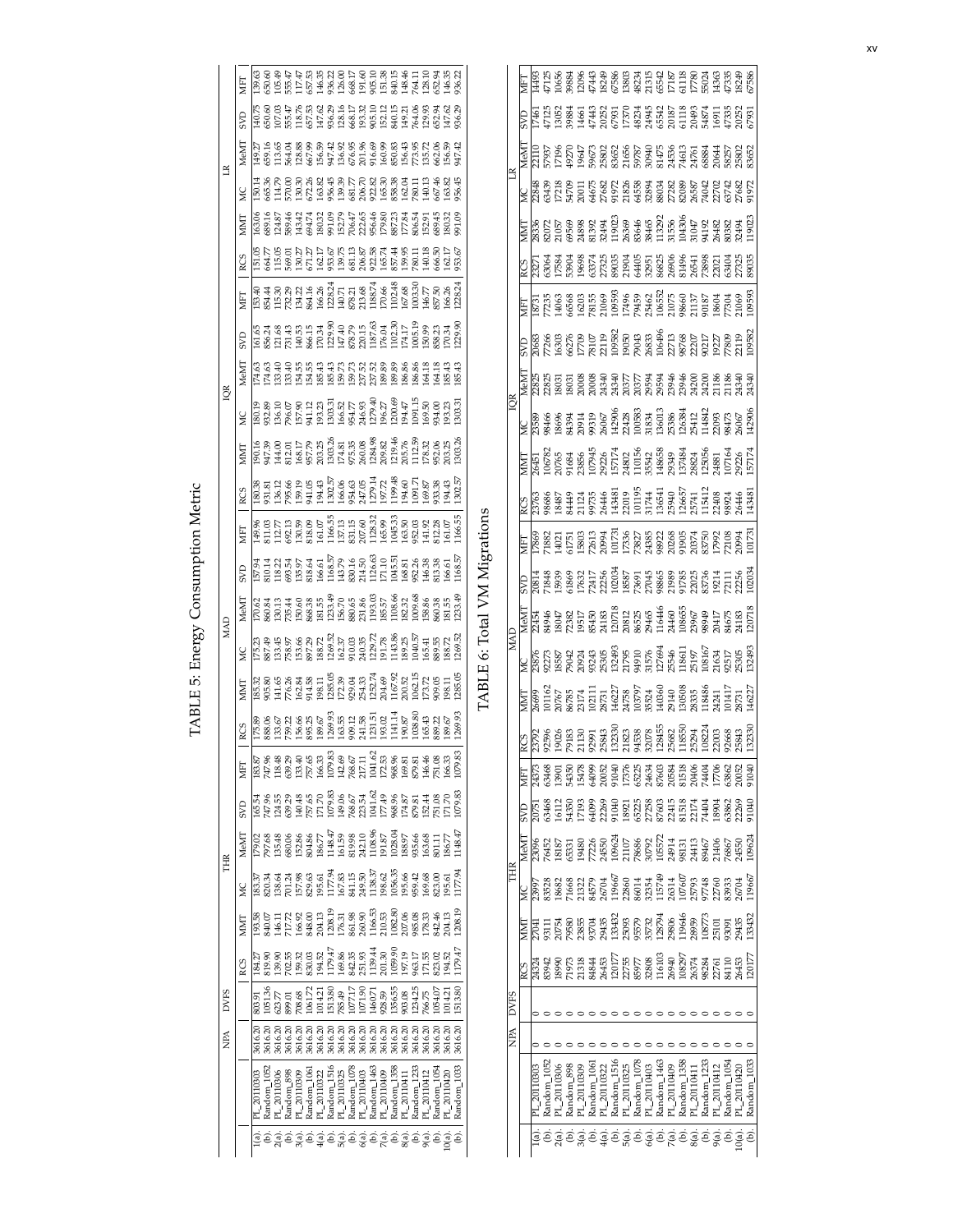#### **4.3 Performance Evaluation Metrics**

The main goals of the proposed work includes: (i) to reduce the energy consumption by servers deployed in cloud data center; (ii) to minimize the excessive number of shutdowns of physical servers (cycle of host deactivation and reactivation); and (iii) to minimize the VM migrations. We evaluate the performance of the proposed models consider following performance metrics.

• *Energy Consumption:* Energy consumption of a physical machine has two components, namely, (i) Static component  $(E_{sleep} = P_{sleep}t + E_{transition})$  when hosts is in sleep/standby mode that includes the period he transition period when the host moves from sleep state to wake-up mode, and (ii) Dynamic component  $(E_{noisep} = P_0t + (cV^2f)t)$ when host is in active mode that includes the period when the host is either performing computation or host is in idle mode. Meanwhile, energy consumption is also written as a function of host utilization as shown in [\(18\)](#page-16-0).

$$
E(t) = \int_{t=0}^{T} P(u(t))dt
$$
\n(18)

<span id="page-16-0"></span> $E_{sleep}$  and  $P_{sleep}$  are the energy and power consumption when host is in sleep mode,  $E_{nosleep}$  and  $P_{nosleep}$  are energy and power consumption when host is in active mode,  $E_{transition}$  is the energy consumption when host trigger from sleep state to idle/active state,  $P_0$  is idle power consumption, c is constant, V is the voltage and f is CPU frequency, and  $t$  is time.

- *Total Host Shutdowns:* Excessive host shutdowns (frequent cycle of host deactivation and reactivation) causes extra penalty for invoking the servers back due to sudden upsurge in demand and leads to non-fulfillment of SLAs due to delay in fulfilling resource demanded by application services. The proposed approaches turn off the hosts that are found to be underutilized or ideal to cut down the energy consumption. However, excessive shutdowns cause extra efforts and delay to revoke them when need arises.
- *VM Migration:* Live migration of VMs is a costly operation that causes involvement of (i) some amount of CPU processing in the part of source server, (ii) the usage of bandwidth link between the source and destination servers, (iii) the downtime of the application services executing over migrating VM and (iv) total migration time of the VM [\[51\]](#page-21-35). In addition, VM migration consumes negligible energy that is considered for measuring SLA violations as 10% of CPU utilization during all VM migrations in the servers.
- <span id="page-16-2"></span><span id="page-16-1"></span>• *SLA Violations:* SLA violations (SLAV) metric was proposed in [\[15\]](#page-20-14) to measure the SLAs delivered to VMs in IaaS clouds. SLAV is a composite metric that capture the SLA violations due to over utilization (SLAVO) and SLA violation due the VM migrations (SLAVM) together. Measurement of SLAV, SLAVO, and SLAVM are performed using equations shown in [\(19\)](#page-16-1), [\(20\)](#page-16-2) and [\(21\)](#page-16-3).

$$
SLAV = SLAVO \times SLAVM \tag{19}
$$

$$
SLAVO = \alpha \frac{T_v}{T_a} = \frac{1}{M} \sum_{i=1}^{M} \frac{T_{s_i}}{T_{a_i}}
$$
\n
$$
(20)
$$

$$
SLAVM = \beta \frac{C_v}{C_a} = \frac{1}{N} \sum_{j=1}^{N} \frac{C_{d_j}}{C_{r_j}}
$$
\n
$$
(21)
$$

<span id="page-16-3"></span>where  $\alpha$  and  $\beta$  are the scaling constant, M is the total number of physical hosts, N is the total number of VMs,  $T_{a_i}$ is the total time during which host i experienced CPU utilizations 100% leading to SLA violations.  $T_{a_i}$  is the total time during which host i remained active,  $C_{d_j}$  is estimate of performance degradation for VM j and  $C_{r,j}$  is total CPU capacity requested by VM  $j$  during VMs lifetime.

<span id="page-16-4"></span>• *ESV:* It is a composite metric  $ESV(t)$  proposed in [\[33\]](#page-21-17) that attempts to capture the effect of energy consumption and SLAV at once as shown in [\(22\)](#page-16-4).

$$
ESV = E(t) \times SLAV \tag{22}
$$

#### **4.4 Analysis of Results**

We evaluate proposed methods on considered simulation framework considering ten workload traces of PlanetLab Servers and ten synthetic random workload traces. We get the results of Energy consumption metric and Total VM migrations metric as shown in Table [5](#page-15-0) and Table [6.](#page-15-0) Similarly, we have collected the results of rest of the performance metrics and plot the results of performance metrics in Fig. [7–](#page-17-0)[13.](#page-20-16)

On simulating benchmark algorithms and proposed heuristic algorithms, we have found that proposed approaches outperforms over the benchmark methods on energy consumption metric for both of the workload traces as indicated in results of Table [5](#page-15-0) and Fig. [7\(a\)–7\(b\).](#page-17-0) The efficiency of the algorithm is attributed to efficient packing of VMs on servers that utilize the server resources for long span of time and improve resource utilizations which do not generates unnecessary VM migrations.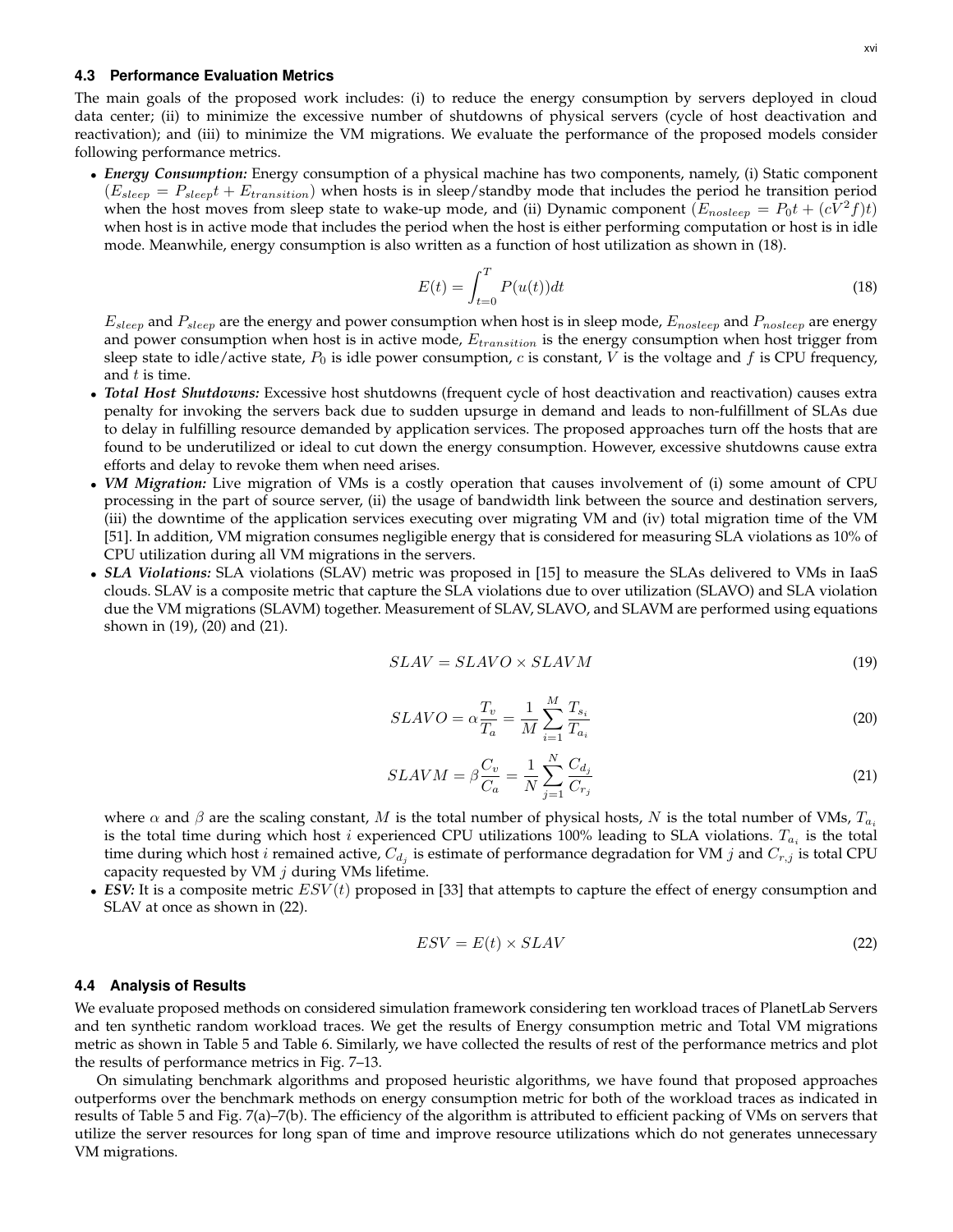<span id="page-17-0"></span>

Fig. 7: Energy consumption metric on workload traces of Planetlab servers and random synthetic workload

<span id="page-17-1"></span>

Fig. 8: Total VM migrations metric on workload traces of Planetlab servers and random synthetic workload

Total VM migrations is an important parameter for real environment of cloud computing technology which involves a huge bandwidth cost for live migrations of VMs. Results of Table [6](#page-15-0) and Fig. [8\(a\)–8\(b\)](#page-17-1) show that proposed algorithms report low VM migrations in comparison to benchmark algorithms on both of the PlantLab and random workloads. However, MeMT reports lowest VM migration rate with IQR threshold on employing random workload. Meanwhile, MeMT with combination of IQR performs extraordinarily over all possible combinations on employing random traces of synthetic workload due to detection of hotspots (overloaded hosts) easily. For rest of the cases, MFT model with LR overloading detection method reports lowest value of total VM migration metric. The success of the proposed models is attributed to controlled VM migration through VM selection methods with identified safety parameter for the overloading detection method.

Results of Fig. [9\(a\)–9\(b\)](#page-18-0) show that the proposed models are not only able to reduce the energy consumption and total VM migrations but also reduce the total host shutdowns. The reason of lower host shutdowns is attributed to efficient packing of VMs on fewer hosts that do not violate the utilization thresholds of the servers and may not require further VM migration until the applications hosted in VMs finish their jobs. MeMT reports lowest host shutdowns along with lowest energy consumption due to ability of spotting of hotspots associated with MeMT as shown in Fig. [9\(a\)–9\(b\).](#page-18-0) Similarly, we collected the results on SLA violations, SLAVO, SLAVM and ESV metric whose results are plotted in Fig. [10\(a\)–10\(b\),](#page-18-1) Fig [11\(a\)–11\(b\),](#page-19-0) Fig. [12\(a\)–12\(b\),](#page-19-1) and Fig. [13\(a\)–13\(b\).](#page-20-16) The proposed methods, namely, MeMT, SVD and MFT yields best results with combinations of static and dynamic thresholds in terms of energy consumption, total host shutdowns and the total VM migrations due to efficient VM packing under the constraint of  $\frac{11}{9}OPT + 1$  VMs over a host [\[28\]](#page-21-12) in comparison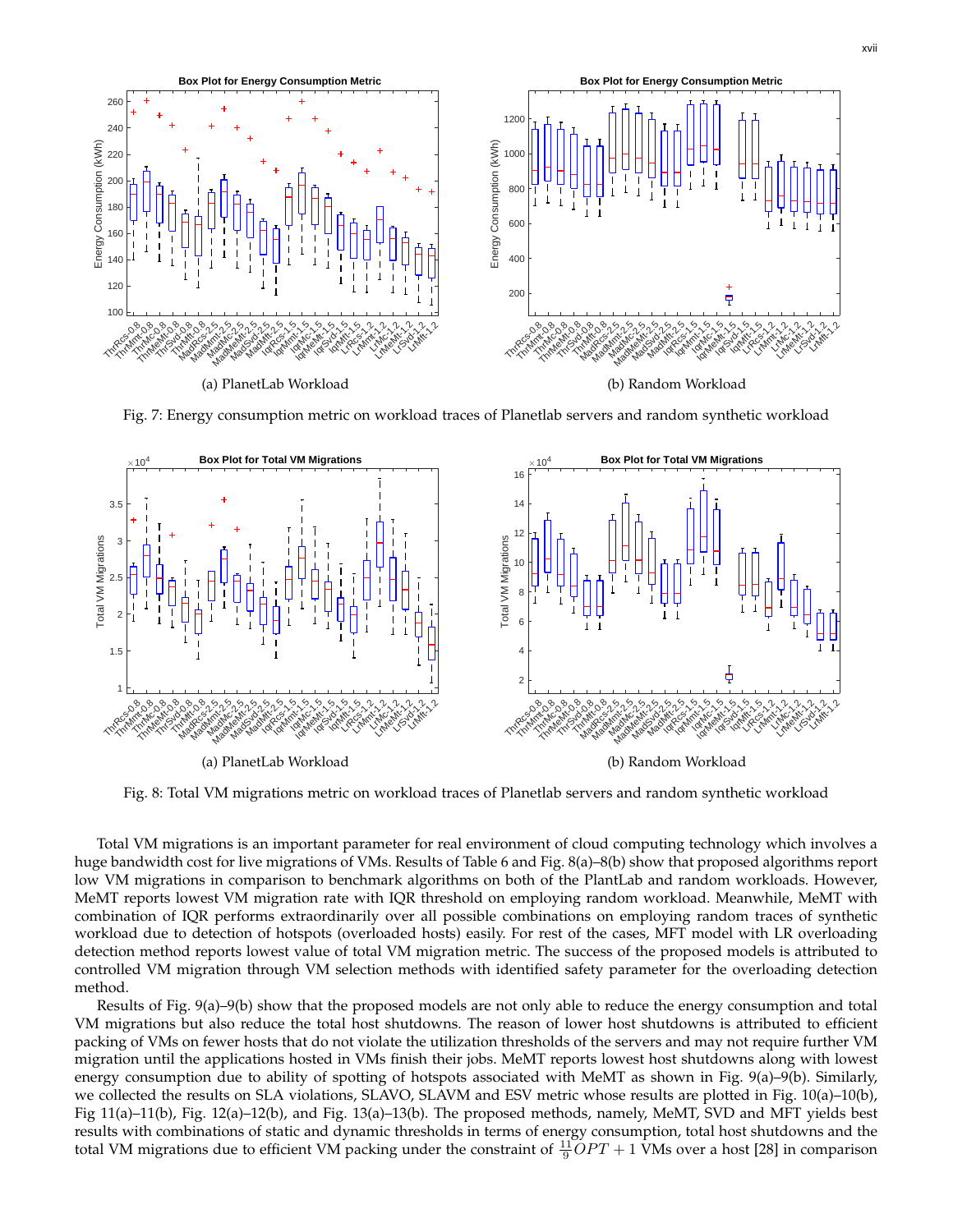<span id="page-18-0"></span>

Fig. 9: Total host shutdowns metric on workload traces of Planetlab servers and random synthetic workload

to existing VM selection models viz. RCS, MMT and MC due to associated server runtime with relatively high workload due to inefficient packing.

<span id="page-18-1"></span>

Fig. 10: SLA violations metric on workload traces of Planetlab servers and random synthetic workload

Apart from the results discussed above, results of SLAV, SLAVO and SLAVM do not give any clue about the fitness of any algorithm due to variations existing in the results as can be seen in Fig.  $10(a)-10(b)$ , Fig.  $11(a)-11(b)$  and Fig.  $12(a)$ [12\(b\).](#page-19-1) However, the results obtained for proposed algorithms are not kind of outlier in comparison to the benchmark algorithms and therefore confirms their suitability. Meanwhile,  $ESV(t)$  is not weighted metric and it is difficult to decide over efficiency of any algorithm by looking at value of  $ESV(t)$  only. Considering example of Non Power Aware (NPA) and Dynamic Voltage and Frequency Scaling (DVFS) based application deployment environment, both of them do not generate any SLA violations due to no VM migrations (Fig. [8\(a\)–8\(b\)\)](#page-17-1), hence results into minimum values of ESV that is zero. However, both of them are not the efficient way to deploy applications in Cloud environment, therefore, we do not set ESV as the primary criteria to decide over goodness of algorithm.

## **4.5 Test of Significance**

Using workload described in Section [4.1,](#page-12-3) we simulated all combinations of four overloading detection methods (THR, MAD, IQR and LR) with six server offloading methods (RCS, MMT, MC, MeMT, SVD, and MFT). Moreover, we have taken safety parameter to be 0.8, 2.5, 1.5 and 1.2 for THR, MAD, IQR and LR, respectively to control aggressiveness of the methods for consolidating VMs. To perform the test of significance on proposed methods we select Kolmogorov-Smirnov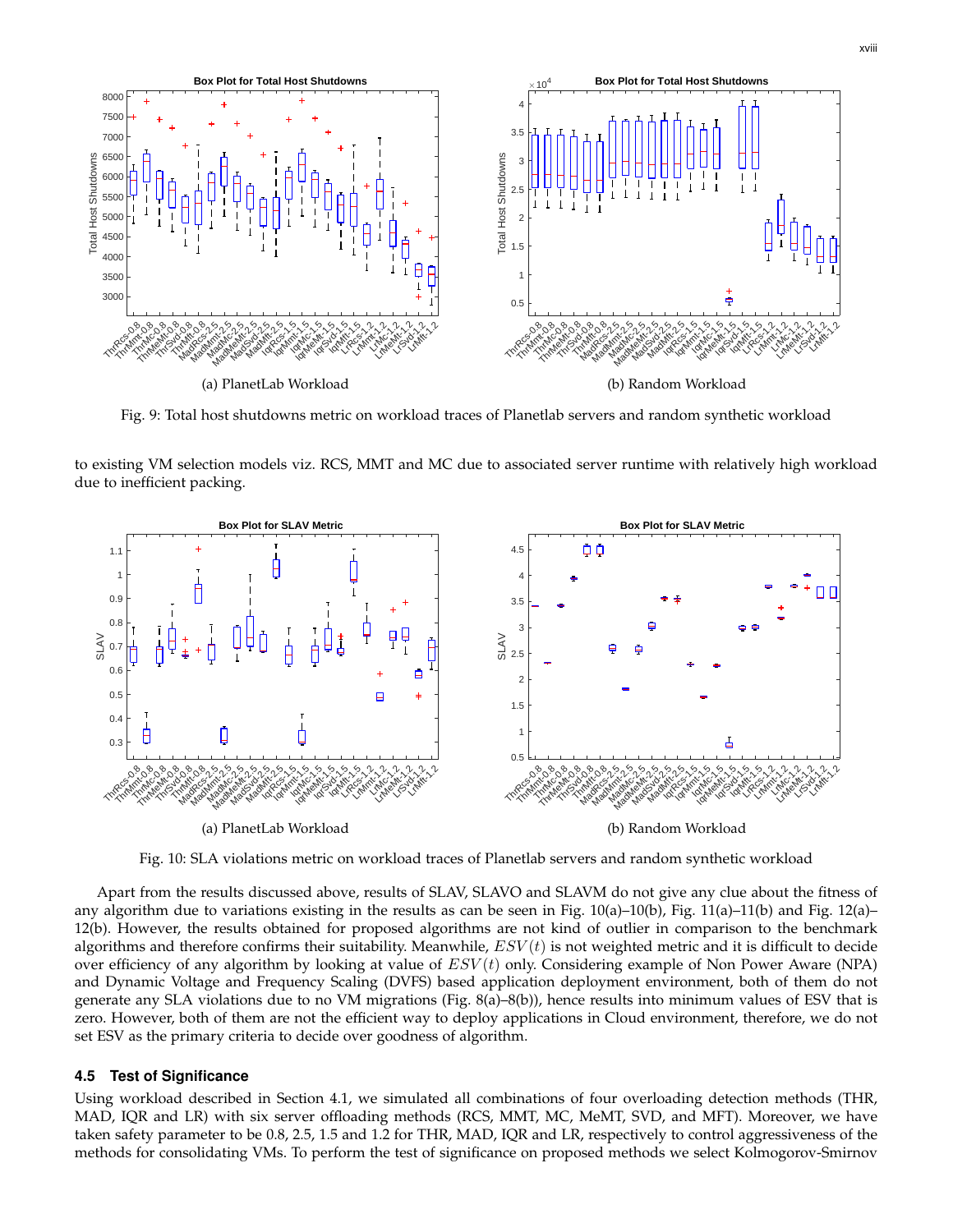<span id="page-19-0"></span>

Fig. 11: SLAVO metric on workload traces of PlanetLab servers and random synthetic workload

<span id="page-19-1"></span>

Fig. 12: SLAVM metric on workload traces of PlanetLab servers and random synthetic workload

test and Shapiro-Wilk test [\[52\]](#page-21-36) [\[53\]](#page-21-37). Both of the test yields  $p-value > 0.05$  for all the proposed combination and pass the test of normality validating that results are statistically significantly different. The proposed algorithms not only reduce the energy consumption but also obtains low VM migrations and host shutdowns.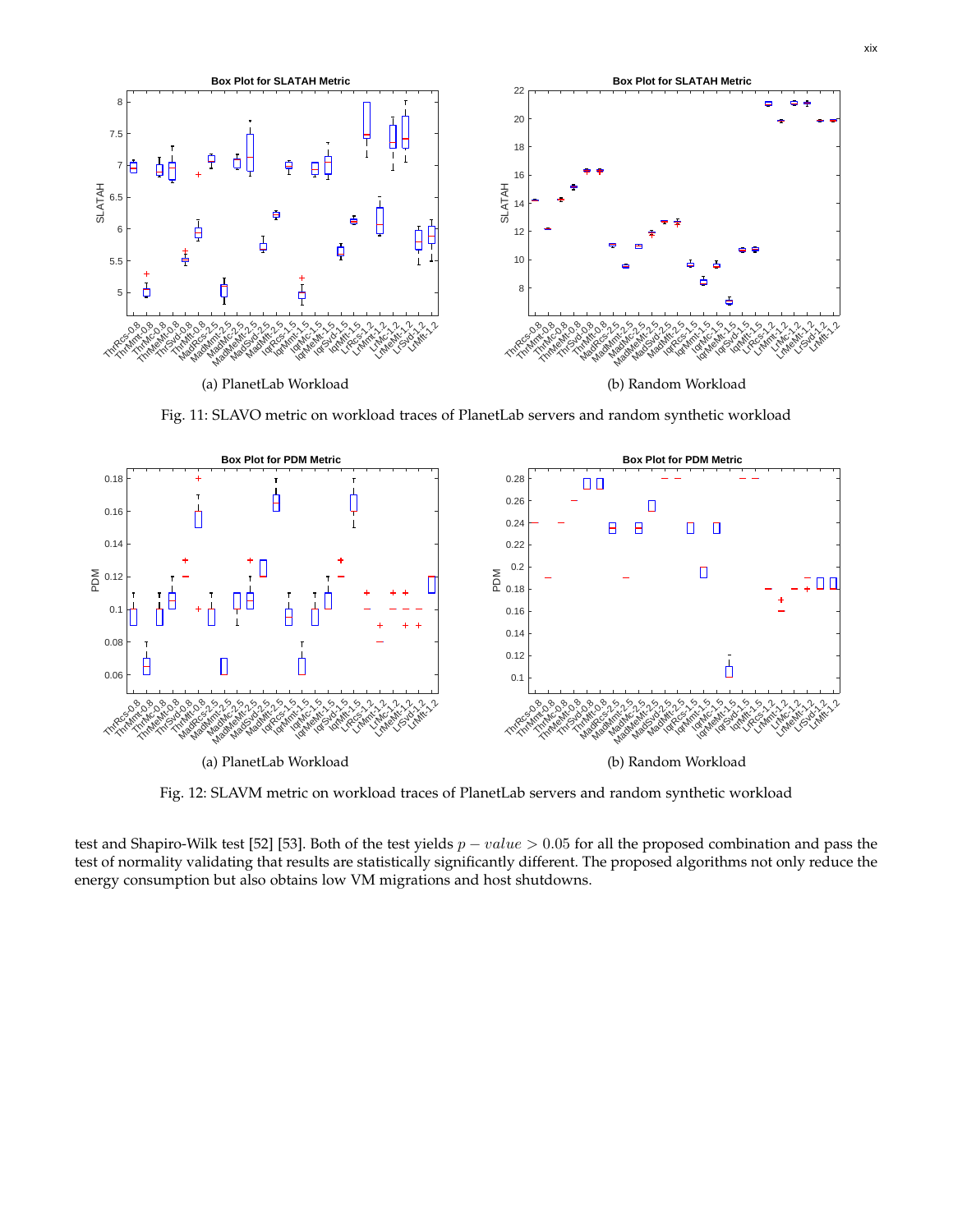<span id="page-20-16"></span>

Fig. 13: ESV metric on workload traces of PlanetLab servers and random synthetic workload

# <span id="page-20-15"></span>**5 CONCLUSION AND FUTURE WORK**

Resource under-utilization is the major root cause of higher energy consumption in cloud computing infrastructure and it is necessary to improve resource utilization to cut down the energy consumption. In this paper, we proposed Median Migration Time (MeMT), Smallest Void Detection (SVD) and Maximum Fill Technique (MFT) algorithms for efficient consolidation of VMs on relatively small number of physical hosts. We tested proposed algorithm with Static Threshold (THR), Median Absolute Deviations (MAD), Interquartile Range (IQR) and Local Regression (LR) based overloading detection methods. The proposed algorithms outperforms on energy consumption, total host shutdowns and total VM migrations metrics with all combinations of overloading detection methods. Additionally, we perform statistical test of significance on proposed algorithms. The algorithms pass the test of normality and confirms that results are statistically significantly different.

In future authors we intend to identify more real datasets to test out the behaviour of proposed methods. We also intend to propose VM cost/price models which is also an important and exciting issue for the cost optimization in the part of end-user and cloud provider [\[54\]](#page-21-38). Furthermore, we plan to investigate the performance of proposed methods over OpenStack Neat and CloudStack like environments as a future direction of research [\[55,](#page-21-39) [56\]](#page-21-40).

## **REFERENCES**

- <span id="page-20-0"></span>[1] G. Cook and J. Van Horn, "How dirty is your data? a look at the energy choices that power cloud computing," *Greenpeace (April 2011)*, 2011.
- <span id="page-20-1"></span>[2] J. Varia, "Best practices in architecting cloud applications in the aws cloud," *Cloud Computing: Principles and Paradigms*, pp. 457–490, 2011.
- <span id="page-20-2"></span>[3] E. Hossain and M. Hasan, "5G cellular: key enabling technologies and research challenges," *IEEE Instrumentation & Measurement Magazine*, vol. 18, no. 3, pp. 11–21, 2015.
- <span id="page-20-3"></span>[4] C. Liang, F. R. Yu, and X. Zhang, "Information-centric network function virtualization over 5G mobile wireless networks," *IEEE network*, vol. 29, no. 3, pp. 68–74, 2015.
- <span id="page-20-4"></span>[5] S. Khan and J. L. Mauri, *Green Networking and communications: ICT for sustainability*. CRC press, 2013.
- <span id="page-20-5"></span>[6] X. Wang, C. Xu, G. Zhao, and S. Yu, "Tuna: an efficient and practical scheme for wireless access point in 5G networks virtualization," *IEEE Communications Letters*, 2017.
- <span id="page-20-6"></span>[7] Z. Feng, C. Qiu, Z. Feng, Z. Wei, W. Li, and P. Zhang, "An effective approach to 5G: Wireless network virtualization," *IEEE Communications Magazine*, vol. 53, no. 12, pp. 53–59, 2015.
- <span id="page-20-7"></span>[8] I. Farris, T. Taleb, H. Flinck, and A. Iera, "Providing ultra-short latency to user-centric 5G applications at the mobile network edge," *Transactions on Emerging Telecommunications Technologies*, 2017.
- <span id="page-20-8"></span>[9] C. A. García-Pérez and P. Merino, "Experimental evaluation of fog computing techniques to reduce latency in LTE networks," Transactions on *Emerging Telecommunications Technologies*, 2017.
- <span id="page-20-9"></span>[10] A. S. Sadiq, T. Z. Almohammad, R. A. B. M. Khadri, A. A. Ahmed, and J. Lloret, "An energy-efficient cross-layer approach for cloud wireless green communications," in *Fog and Mobile Edge Computing (FMEC), 2017 Second International Conference on*. IEEE, 2017, pp. 230–234.
- <span id="page-20-10"></span>[11] A. T. Al-Hammouri, Z. Al-Ali, and B. Al-Duwairi, "ReCAP: A distributed captcha service at the edge of the network to handle server overload," *Transactions on Emerging Telecommunications Technologies*.
- <span id="page-20-11"></span>[12] J. Shuja, A. Gani, K. Ko, K. So, S. Mustafa, S. A. Madani, and M. K. Khan, "SIMDOM: A framework for simd instruction translation and offloading in heterogeneous mobile architectures," *Transactions on Emerging Telecommunications Technologies*, 2017.
- <span id="page-20-12"></span>[13] P. Arroba, J. M. Moya, J. L. Ayala, and R. Buyya, "Dynamic voltage and frequency scaling-aware dynamic consolidation of virtual machines for energy efficient cloud data centers," *Concurrency and Computation: Practice and Experience*, vol. 29, no. 10, 2017.
- <span id="page-20-13"></span>[14] S. Andrade-Morelli, E. Ruiz-Sanchez, S. Sendra, and J. Lloret, "Router power consumption analysis: towards green communications," in ´ *International Conference on Green Communications and Networking*. Springer, 2012, pp. 28–37.
- <span id="page-20-14"></span>[15] A. Beloglazov and R. Buyya, "Optimal online deterministic algorithms and adaptive heuristics for energy and performance efficient dynamic consolidation of virtual machines in cloud data centers," *Concurrency and Computation: Practice and Experience*, vol. 24, no. 13, pp. 1397–1420, 2012.